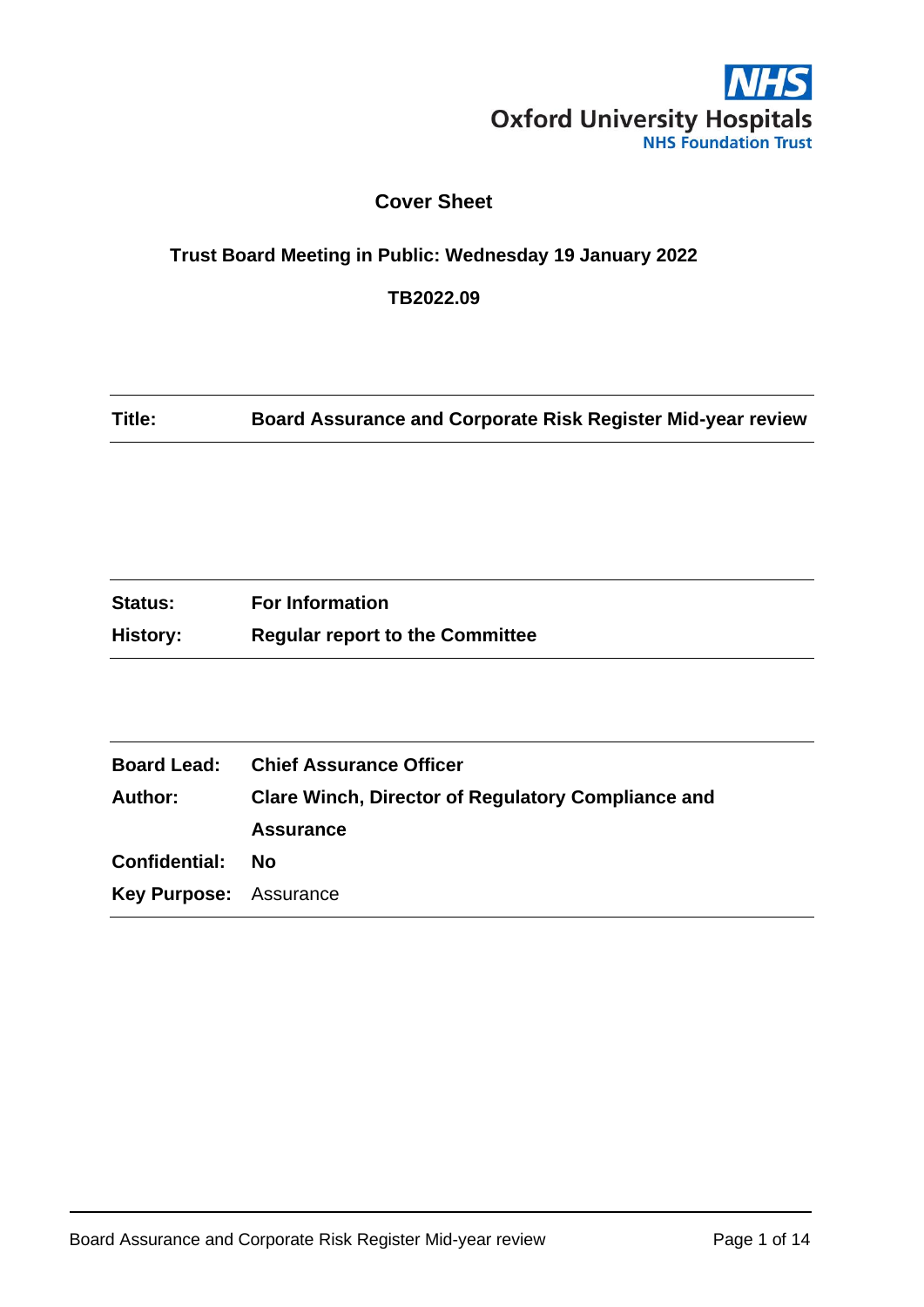## **Executive Summary**

- 1. The paper provides the Board with the Board Assurance Framework and Corporate Risk Register for 2021/22.
- 2. In addition, it provides assurance to the Board that:
	- the Board Assurance Framework has been routinely updated to reflect the changes in the CRR as discussed and accepted by the Risk Committee during the year. A copy of the BAF is provided as Appendix 1 to this report.
	- the Corporate Risk Register has been updated following the Risk Committee on 25 November 2021, all new risks added to the corporate risk register have been added in red text to the risk register. The Corporate Risk Register (CRR) summary for the current year has been provided as Appendix 2 of this report. A full copy of the Corporate Risk Register was circulated with the papers for reference.
	- This paper provides a summary of the assurance gained through the introduction of the Risk Committee, in the year to date. In addition, it provides an outline of the actions planned or currently in progress to the end of this financial year.

## **Recommendations**

- 3. The Trust Board is asked to:
	- Review and discuss the report.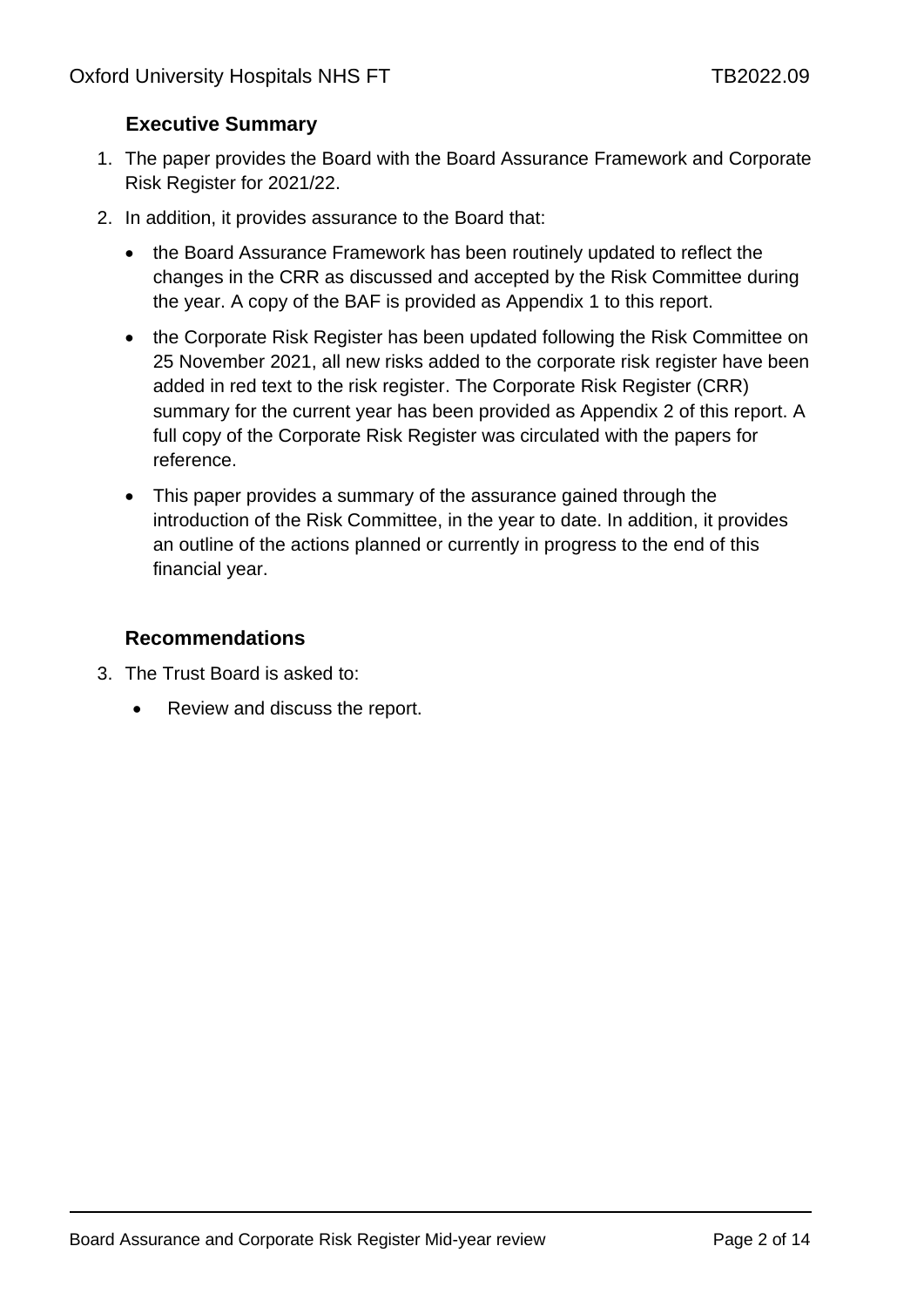## **Board Assurance and Corporate Risk Register Mid-year review**

## **1. Purpose**

- 1.1. This paper provides the Board with the Board Assurance Framework (BAF) and Corporate Risk Register (CRR) at 25 November 2021, when last reviewed by the Risk Committee.
- 1.2. This report has been compiled as a look back over the first six months of the year to provide the Board with assurance on the key processes in place during that period. In addition, it provides assurance on planned actions for the remainder of the financial year. Note the report has been written against the backdrop of the current Covid pandemic and the operational challenges that has placed on the organisation.

## **2. Board Assurance Framework**

- 2.1. The Board Assurance Framework has been routinely updated to reflect the changes in the CRR as discussed and accepted by the Risk Committee during the year. A copy of the current Risk Committee approved BAF is provided as Appendix 1 to this report.
- 2.2. The Board is asked to note the following key elements of assurance in relation to the BAF:
	- The Risk Committee formation, in 2021, has provided additional dedicated focus, at Executives and Divisional Director level, on the Divisional and Corporate risk registers. There is a rolling programme of themed risk reviews that links to the Trust's strategy and the BAF.
	- The Risk Committee has a standing agenda item that facilitates the escalation of risk to the CRR and further on to the BAF and this has led to more routine updates of the BAF.
	- The Assurance Strategy was reviewed and in the light of the covid pandemic only minor amendments were made in year. A more extensive update to this strategy is planned, to link with the planned change to the electronic risk register platform, as set out in the CRR section overleaf.
	- The Audit Committee has a rolling programme of assurance deep dives to cover each aspect of the BAF during the year. The first theme reviewed was in relation to the Digital by Default. The next theme will be in relation to # One Team, One OUH in conjunction with the Chief People Officer.
- 2.3. The Integrated Assurance Committee was informed, at its last meeting, about the intension to conduct a review of assurance definitions, used as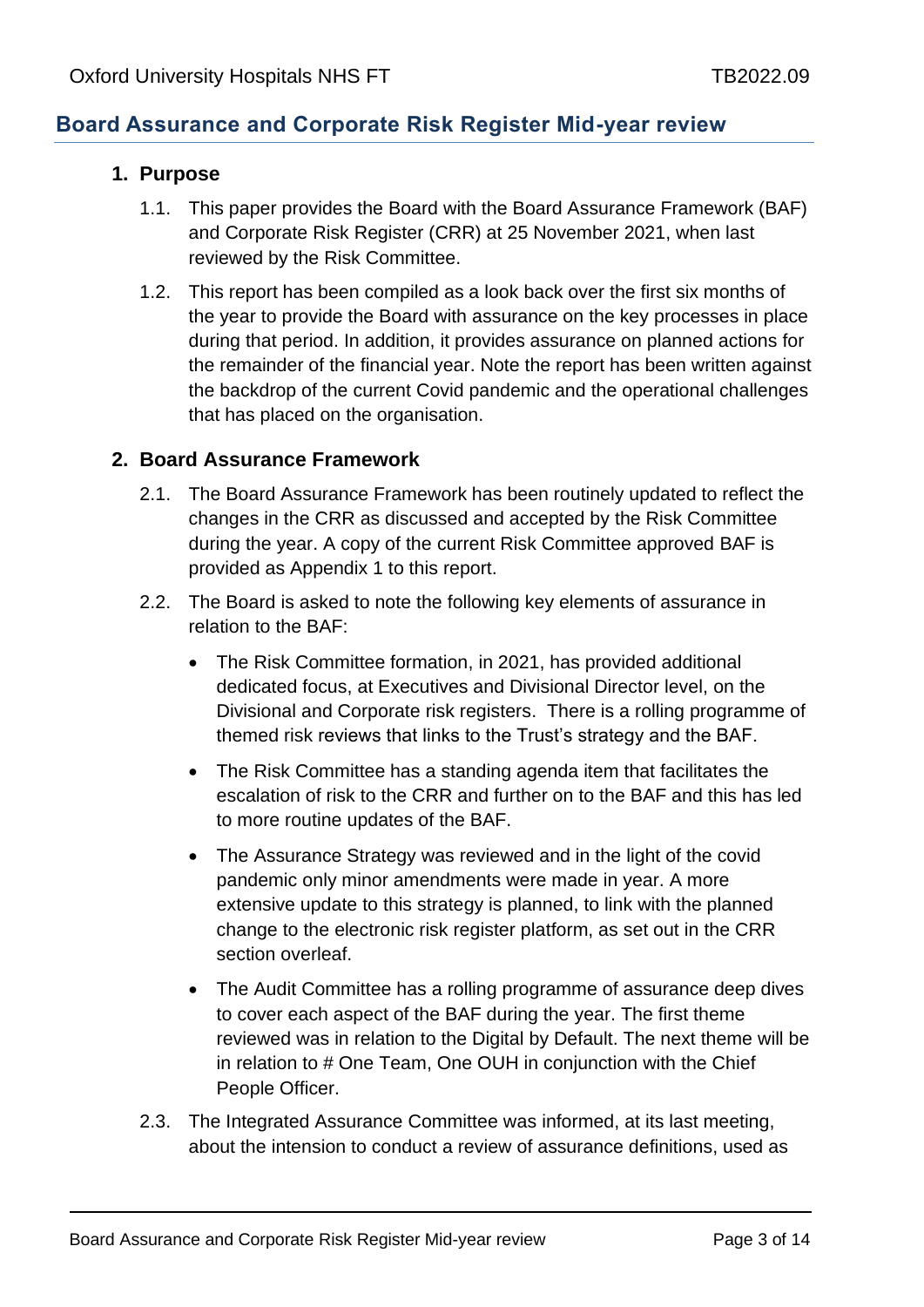part of the BAF, following the change in internal audit providers. An update on this will be reported to the Audit Committee in February.

## **3. Corporate Risk Register and Risk Management**

- 3.1. Like the BAF, the CRR is updated following review and discussion at the Risk Committee during the year. A summary of the current Corporate Risk Register is provided as Appendix 2 of the report, for information.
- 3.2. The Board is asked to note the following key elements of assurance in relation to the CRR and risk management processes:
	- The Risk Management Strategy and Policy were both reviewed and minor amendments made, in line with the Assurance Strategy. Further updates will be made because of the changes to the electronic risk register platform.
	- Ulysses risk module development, this project has been set up and the risk and assurance team are currently working on the design and build of the new risk register package. This will lead to improvements in functionality and consistency of the risk registers and additional opportunities to undertake training and risk awareness sessions, using the change in system as the catalyst.
	- As part of the Trust's recognition of the need for improvement leadership training risk master classes were added to the Clinical Directors training sessions. These sessions were held in December 2021 and has led to further follow-up actions being taken forward.
	- Risk themes discussed by the Risk Committee in the year to date:
		- o Capital prioritisation, covering estates compliance, medical equipment, major and minor building works, and digital infrastructure.
		- o Operational performance with a focus on urgent care.
		- o As noted in the BAF section the next risk theme is in relation to workforce on the One Team One OUT theme.
	- The performance review process has been further embedded into Trust processes, with the commencement of the corporate performance reviews and triangulation of this with the Trust's objectives and clear link to the risk registers.
	- The Director of Regulatory Compliance and Assurance has actively noted the specific risk discussions at Trust Management Executive and Integrated Assurance Committee during the year. With each meeting's discussion explicitly linked directly to the CRR on a live basis. This is captured and reflected in the CRR summary (see Appendix 2). This acts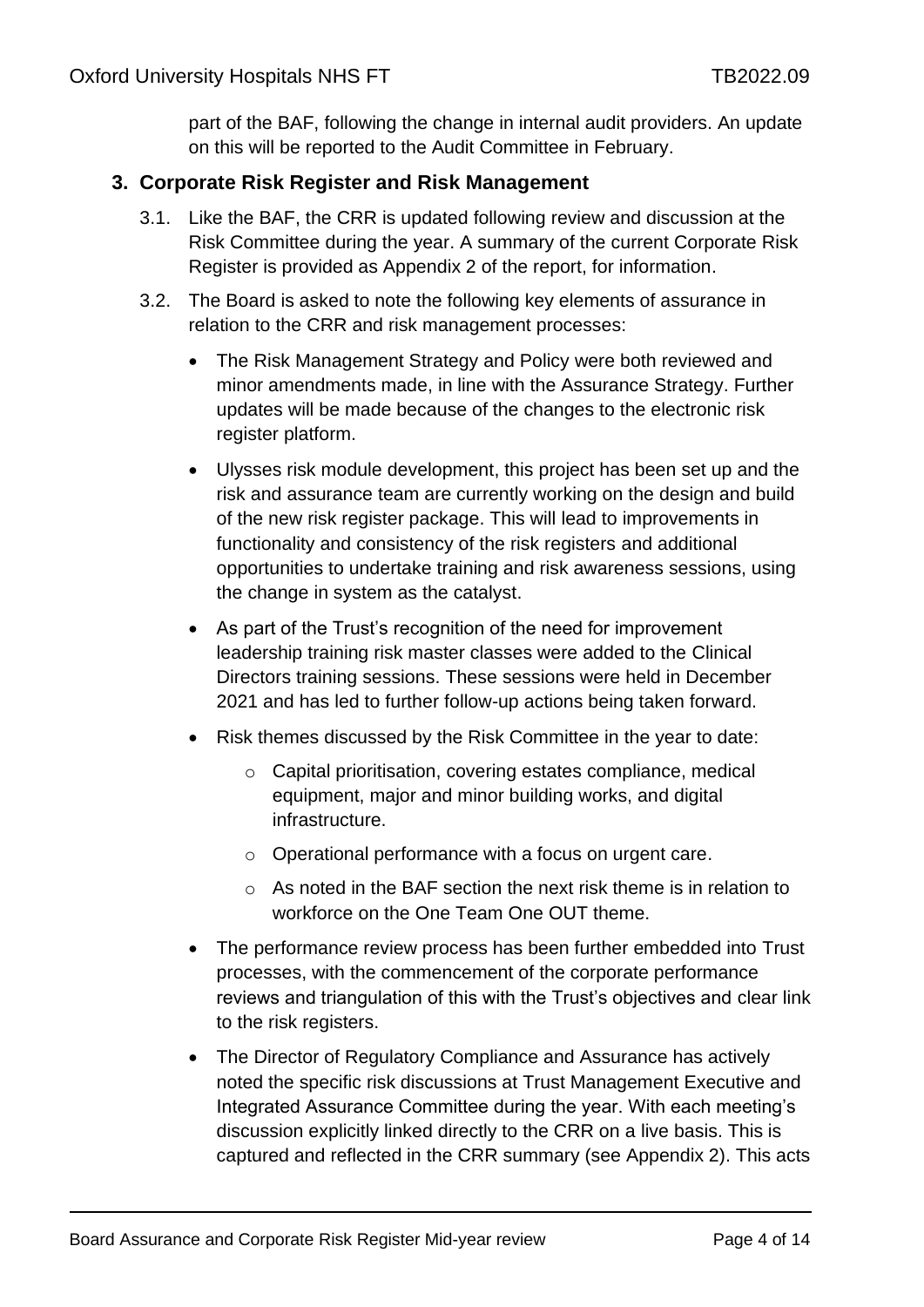as a live validation of the content of the CRR. This will be an area of focus for the next Risk Committee meeting on 27<sup>th</sup> January 2022.

- 3.3. The Trust's Internal auditors have recently undertaken a risk maturity review, to validate the Chief Assurance Officer's assessment of risk processes. This review will be used to enhance the current actions already being taken to address the consistency of the risk registers at divisional level.
- 3.4. Aspects of the CRR are in the process of being updated but have not yet been presented to the Risk Committee. The People of Communications Group have reviewed the #One Team One OUH risks in preparation for the next Risk Committee. In addition, the Finance Directorate are reviewing the supporting risk registers that feed into the CRR and revisions are due to be presented for consideration at the next Risk Committee meeting.

## **4. Recommendations**

- 4.1. The Trust Board is asked to:
	- Review and discuss the report.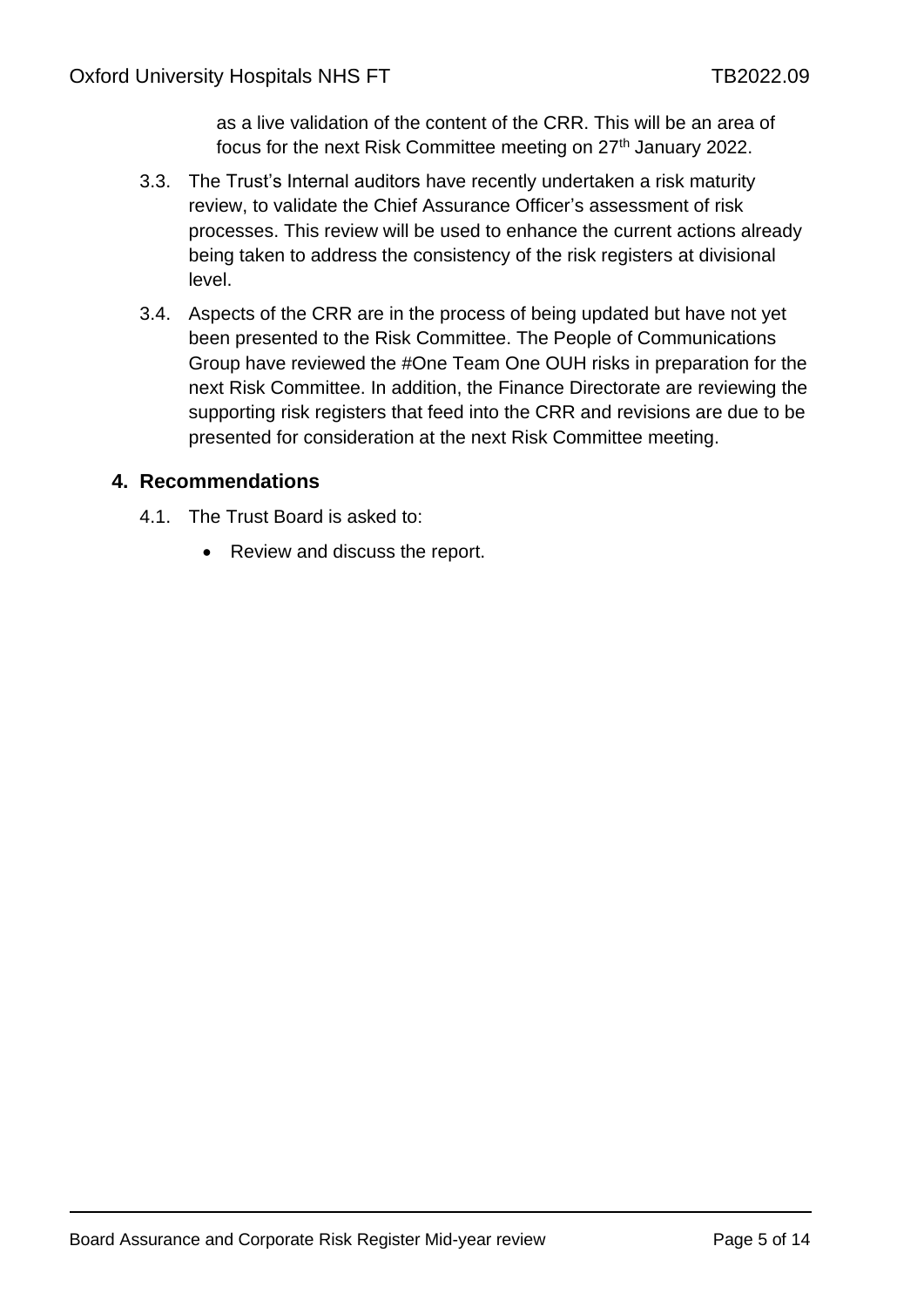| Our Board Assurance Framework has been complied with the Trust's overarching strategy at its heart |  |  |  |  |  |  |
|----------------------------------------------------------------------------------------------------|--|--|--|--|--|--|
|----------------------------------------------------------------------------------------------------|--|--|--|--|--|--|

| <b>STRATEGIC OBJECTIVES</b>                                                                                                                                                                                         | <b>OUR OBJECTIVES</b>                                                                                                                                                                                                                                                                                                                                                                                                                                  |
|---------------------------------------------------------------------------------------------------------------------------------------------------------------------------------------------------------------------|--------------------------------------------------------------------------------------------------------------------------------------------------------------------------------------------------------------------------------------------------------------------------------------------------------------------------------------------------------------------------------------------------------------------------------------------------------|
| <b>OUR PEOPLE</b><br>We will make OUH a great place to work by delivering the best staff<br>experience and wellbeing for all Our People, supported by a sustainable<br>workforce model and a compassionate culture. | Improving staff experience and wellbeing: Enabling healthy lives; Include<br>staff<br>Supporting everyone to achieve their potential: Supporting personal an<br>and managing our talent; Supporting great teams<br>Building a sustainable workforce: Fit for future workforce model; Attraction<br>Releasing time to care                                                                                                                              |
| <b>OUR PATIENTS</b><br>We will improve the access, quality and experience of care for all of Our<br>Patients.                                                                                                       | Delivering high quality care: Delivering outstanding patient centred care;<br>effectiveness and improvement<br><b>Continuously improving patient safety:</b> Ensuring a safety culture; Ensur<br>Working with patients to improve their health, care and experience: W<br>$\bullet$<br>health and wellbeing; Increasing Patient and Public Involvement                                                                                                 |
| <b>OUR POPULATIONS</b><br>We will work with partners to improve the health and wellbeing of Our<br>Populations, working collaboratively to deliver integrated and sustainable<br>services.                          | Providing integrated care, close to home: Transforming outpatients; work<br>services, BOB ICS; Developing regional and national networks and impact<br>Improving the health and wellbeing of the communities we serve and<br>Prevention and public health; Reducing health inequalities; Reducing envire<br>Delivering sustainable services: Making the best use of our financial rese<br>system; Designing and delivering services at the right level |

Summary of key measures for success noted in our strategy are:

# **KEY MEASURES**

## How we will know if we are successful:

· Improved staff survey scores year on year . Reduced staff turnover and leavers within a year . Reduced medical, nursing and AHP vacancies · Improved performance on Workforce Race Equality Standard (WRES), Gender Pay Gap and **Workforce Disability Equality Standard (WDES)** . Improved compliance with Statutory and Mandatory Training (STaM) · More staff enrolled in research, leadership or other development programmes · Improved appraisal rates

# **KEY MEASURES**

## How we will know if we are successful:

• Care quality ratings from our regulators (CQC Safe, Effective, Caring, Responsive, Well-led) • Patient waiting times - to ensure timely access • Reduced number of patient safety incidents

> · Patient feedback and outcome and experience measures

> > · Clinical outcome data

## How we will know if we are successful:

- -
	-
	- -

The delivery of our strategic ambitions are supported by specific delivery plans, these plans have / will be used to form the basis on the Board Assurance Framework, as it is the delivery of these plans overtime that should enable us to provide assurance that we are moving towards achieving the strategic ambitions. As such the detailed content of the Board Assurance Framework have been mapped against the supporting Strategic Themes that act as the enablers to delivery of the strategic objectives. Note updates have been added in red text.

**Ing and valuing everyone; Keeping our ling** 

d professional development; Identifying

ng the right people with the right skills;

**Building a culture of clinical** 

ing safe staffing and environment **Vorking with patients to manage their** 

**Francidism Providing integrated condity** the primary care, community

**reducing our environmental impact:** onmental impact ources to ensure sustainability across the

# **KEY MEASURES**

• Achieving better coordination and improved health outcomes across primary, specialist and social care • Contributing to reducing health inequalities locally · Increasing our contribution to environmental and social value · Achieving a more sustainable financial position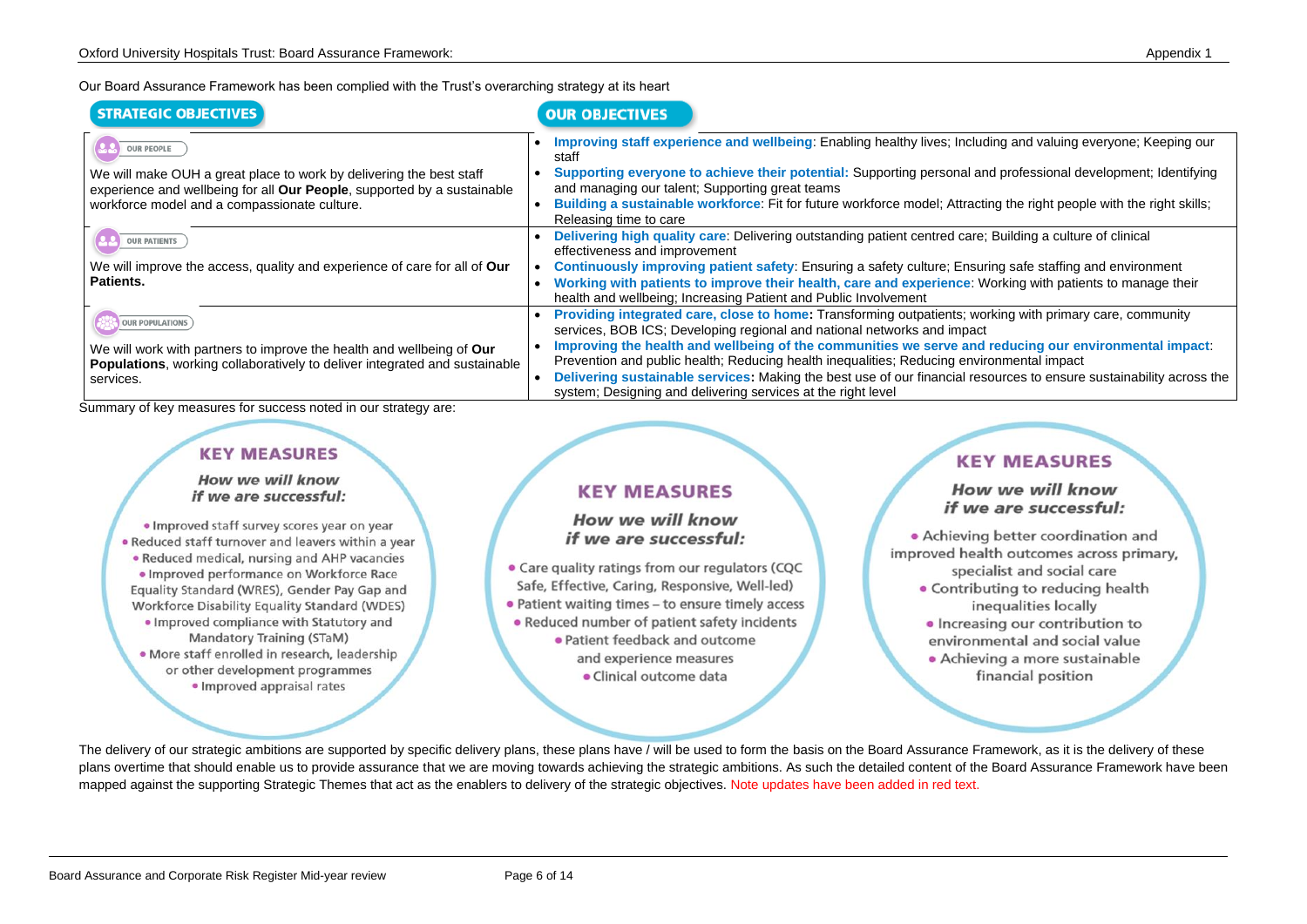| <b>Strategic theme:</b>                | <b>Close to home</b>                                                                                                                                   | We will work with GP and community healthcare partners to transform outpatient services, modernise the Horton General<br>Hospital and support out of hospital care, close to home by working in a more integrated way across acute, primary and<br>community settings. |                                                                                                                                                 |                           |                           |                                    |    |                                   |  |  |                   |  |                  |
|----------------------------------------|--------------------------------------------------------------------------------------------------------------------------------------------------------|------------------------------------------------------------------------------------------------------------------------------------------------------------------------------------------------------------------------------------------------------------------------|-------------------------------------------------------------------------------------------------------------------------------------------------|---------------------------|---------------------------|------------------------------------|----|-----------------------------------|--|--|-------------------|--|------------------|
|                                        |                                                                                                                                                        | <b>Performance</b>                                                                                                                                                                                                                                                     |                                                                                                                                                 |                           | <b>Assurance Reported</b> |                                    |    |                                   |  |  | <b>Risk score</b> |  | <b>Assurance</b> |
| <b>Existing Risks:</b>                 | <b>Controls</b>                                                                                                                                        | <b>Indicators</b>                                                                                                                                                                                                                                                      | (summary of reports across the theme NB excludes reports across<br>all themes)                                                                  | $\overline{Q1}$           | Q2                        | Q3                                 | Q4 | assessment                        |  |  |                   |  |                  |
| Failure to care for                    | Monitoring of performance and access targets covering DTOCs, ED and                                                                                    | No. of<br>$\bullet$                                                                                                                                                                                                                                                    | (note assurance level mapping under review)                                                                                                     | $6 \overline{6}$          | $6^{\circ}$               |                                    |    | <b>Current</b>                    |  |  |                   |  |                  |
| patients across<br>providers the right | patient experience                                                                                                                                     | patients<br>medically fit                                                                                                                                                                                                                                              |                                                                                                                                                 |                           |                           |                                    |    | assessment:<br>Partial            |  |  |                   |  |                  |
| place at the right                     | Monitoring of HART team service developments<br>Physician in ED (Additional Support) to reduce admissions and signpost to                              | for discharge                                                                                                                                                                                                                                                          |                                                                                                                                                 |                           | Assurance                 |                                    |    |                                   |  |  |                   |  |                  |
| time                                   | primary care support where necessary                                                                                                                   | No. of<br>$\bullet$                                                                                                                                                                                                                                                    |                                                                                                                                                 |                           |                           | assessment future                  |    | <b>Previous</b>                   |  |  |                   |  |                  |
| (linked to the                         | Increase the number of care hours delivered beyond 110,000 threshold                                                                                   | patients with                                                                                                                                                                                                                                                          | Commentary covering gaps in control / assurance                                                                                                 |                           | actions:                  |                                    |    | assessment: (for<br>previous Qtr) |  |  |                   |  |                  |
| development of<br>the Trust's Clinical | Complete the integration of supported discharge                                                                                                        | delayed                                                                                                                                                                                                                                                                | (from analysis of reporting across the theme)                                                                                                   |                           | Ensure that               |                                    |    | Partial                           |  |  |                   |  |                  |
| Strategy)                              | Partnership working (Quality Priority) Implementation and monitoring of                                                                                | transfer of<br>care                                                                                                                                                                                                                                                    | Assurance is gained on these risks from those reports that cut across all                                                                       |                           | Integrated                |                                    |    |                                   |  |  |                   |  |                  |
|                                        | quality priority 2: safe discharge and priority 4: stakeholder engagement<br>and partnership working                                                   | Home first                                                                                                                                                                                                                                                             | themes for example on the IPR has noted the collaborative working                                                                               |                           |                           | Improvement                        |    |                                   |  |  |                   |  |                  |
|                                        | Accountable care working principles                                                                                                                    | metrics                                                                                                                                                                                                                                                                | across the ICS. In addition, the digital innovations introduced because of<br>Covid have been reported through the covid update reports.        |                           | noted for                 | Plan reports are                   |    |                                   |  |  |                   |  |                  |
|                                        | BOB work streams to address DTOC and flow issues                                                                                                       | monitoring                                                                                                                                                                                                                                                             |                                                                                                                                                 |                           | assurance                 |                                    |    |                                   |  |  |                   |  |                  |
|                                        | Urgent care improvement plan                                                                                                                           |                                                                                                                                                                                                                                                                        | Note reporting on the Integrated Improvement Plan during 21/22l                                                                                 |                           |                           | against these                      |    |                                   |  |  |                   |  |                  |
|                                        | NHS 111 First project<br>$\circ$                                                                                                                       |                                                                                                                                                                                                                                                                        | provides additional level 1 and level 2 assurance.                                                                                              |                           | risks                     |                                    |    |                                   |  |  |                   |  |                  |
|                                        | Home First across Oxfordshire (measured via reablement team                                                                                            |                                                                                                                                                                                                                                                                        |                                                                                                                                                 |                           | Review of                 |                                    |    |                                   |  |  |                   |  |                  |
|                                        | pick-ups)<br>Weekly monitoring programme of 4 hour wait and urgent care                                                                                |                                                                                                                                                                                                                                                                        | The emerging area in relation to ICS governance that was highlighted<br>because of the previous analysis is now reflected in the BDO Audit Plan |                           |                           | assurance from<br>current clinical |    |                                   |  |  |                   |  |                  |
|                                        | Emergency Planning across the system                                                                                                                   |                                                                                                                                                                                                                                                                        | for 22/23.                                                                                                                                      |                           |                           | networks (ensure                   |    |                                   |  |  |                   |  |                  |
|                                        | <b>Covid Operational Measures Dashboard</b>                                                                                                            |                                                                                                                                                                                                                                                                        |                                                                                                                                                 |                           | these are                 |                                    |    |                                   |  |  |                   |  |                  |
|                                        | Population Health within Cerner will help to give increased visibility and                                                                             |                                                                                                                                                                                                                                                                        | (note current high risk issue: HART contract changes and potential                                                                              |                           |                           | recorded in the                    |    |                                   |  |  |                   |  |                  |
|                                        | joined up care                                                                                                                                         |                                                                                                                                                                                                                                                                        | impact ED performance and patient flow - this is being tracked via<br>discussions at TME - assurance via TME minutes)                           |                           |                           | Accreditation and                  |    |                                   |  |  |                   |  |                  |
|                                        | Procurement and rollout of Cerner population health functionality will<br>improve the Trust's capability to deliver integrated care records within the |                                                                                                                                                                                                                                                                        |                                                                                                                                                 |                           | Regulation<br>Database    |                                    |    |                                   |  |  |                   |  |                  |
|                                        | region. Discussions ongoing within the ICS and the broader region on                                                                                   |                                                                                                                                                                                                                                                                        |                                                                                                                                                 |                           |                           |                                    |    |                                   |  |  |                   |  |                  |
|                                        | joined up data for care and secondary purposes.                                                                                                        |                                                                                                                                                                                                                                                                        |                                                                                                                                                 | Note BDO assurance<br>on: |                           |                                    |    |                                   |  |  |                   |  |                  |
|                                        | Identify opportunities for supporting the sustainability of primary care                                                                               |                                                                                                                                                                                                                                                                        |                                                                                                                                                 |                           |                           |                                    |    |                                   |  |  |                   |  |                  |
|                                        | Improvement of GP engagement channels                                                                                                                  |                                                                                                                                                                                                                                                                        |                                                                                                                                                 |                           | Outpatient                |                                    |    |                                   |  |  |                   |  |                  |
|                                        | Implementation and delivery of Care 24/7 project and monitoring of action                                                                              |                                                                                                                                                                                                                                                                        |                                                                                                                                                 |                           | (21/22)                   | Management                         |    |                                   |  |  |                   |  |                  |
|                                        | plans.<br>Bi-weekly liaison meetings                                                                                                                   |                                                                                                                                                                                                                                                                        |                                                                                                                                                 |                           | ICS&                      |                                    |    |                                   |  |  |                   |  |                  |
|                                        | Integrated Quality Improvement Programme (Outpatients)                                                                                                 |                                                                                                                                                                                                                                                                        |                                                                                                                                                 |                           | partnership               |                                    |    |                                   |  |  |                   |  |                  |
|                                        | Patient Initiated Follow-ups (PIFU)                                                                                                                    |                                                                                                                                                                                                                                                                        |                                                                                                                                                 |                           | governance                |                                    |    |                                   |  |  |                   |  |                  |
|                                        | Attend Anywhere blended clinics                                                                                                                        |                                                                                                                                                                                                                                                                        |                                                                                                                                                 |                           |                           | (planned 22/23)                    |    |                                   |  |  |                   |  |                  |
|                                        | <b>Remote Blood Testing</b>                                                                                                                            |                                                                                                                                                                                                                                                                        |                                                                                                                                                 |                           |                           |                                    |    |                                   |  |  |                   |  |                  |
| Ability to develop                     | <b>Outpatient Improvement Steering Group</b><br>Quality Improvement events and tools in place at OUH and other providers                               | Quality                                                                                                                                                                                                                                                                |                                                                                                                                                 | 8                         | -8                        |                                    |    | <b>Current</b>                    |  |  |                   |  |                  |
| internal trust                         | Forums to promote quality improvement across the system in place                                                                                       | metrics in IPR                                                                                                                                                                                                                                                         |                                                                                                                                                 |                           |                           |                                    |    | assessment:                       |  |  |                   |  |                  |
| quality                                | System wide GIRFT review program in development                                                                                                        | Patient                                                                                                                                                                                                                                                                |                                                                                                                                                 |                           |                           |                                    |    | Partial                           |  |  |                   |  |                  |
| improvements and                       | Improvement and Finance team input to support dissemination of QI                                                                                      | experience                                                                                                                                                                                                                                                             |                                                                                                                                                 |                           |                           |                                    |    |                                   |  |  |                   |  |                  |
| to influence                           | initiatives including GIRFT expected                                                                                                                   | information                                                                                                                                                                                                                                                            |                                                                                                                                                 | Note BDO assurance        |                           |                                    |    | <b>Previous</b>                   |  |  |                   |  |                  |
| system-wide<br>quality                 | Development of tools to promote QI in new OUH reporting system                                                                                         | Screening<br>information                                                                                                                                                                                                                                               |                                                                                                                                                 | on:                       |                           |                                    |    | assessment:<br>Partial            |  |  |                   |  |                  |
| improvement                            | (Ulysses)<br>Integrated Quality Improvement Programme - Quality Improvement and                                                                        |                                                                                                                                                                                                                                                                        |                                                                                                                                                 | • GIRFT (planned          |                           |                                    |    |                                   |  |  |                   |  |                  |
|                                        | Safety Programme.                                                                                                                                      |                                                                                                                                                                                                                                                                        |                                                                                                                                                 |                           |                           | 22/23                              |    |                                   |  |  |                   |  |                  |
|                                        | o Quality Service Improvement and Redesign (QSIR) methodology                                                                                          |                                                                                                                                                                                                                                                                        |                                                                                                                                                 |                           |                           |                                    |    |                                   |  |  |                   |  |                  |
|                                        | to be embedded in OUH and introduced across BOB                                                                                                        |                                                                                                                                                                                                                                                                        |                                                                                                                                                 |                           |                           |                                    |    |                                   |  |  |                   |  |                  |
|                                        | QI integration - QI stand-ups and QI hub                                                                                                               |                                                                                                                                                                                                                                                                        |                                                                                                                                                 |                           |                           |                                    |    |                                   |  |  |                   |  |                  |
|                                        | GIRFT / 7 Day Services processes developed                                                                                                             |                                                                                                                                                                                                                                                                        |                                                                                                                                                 |                           |                           |                                    |    |                                   |  |  |                   |  |                  |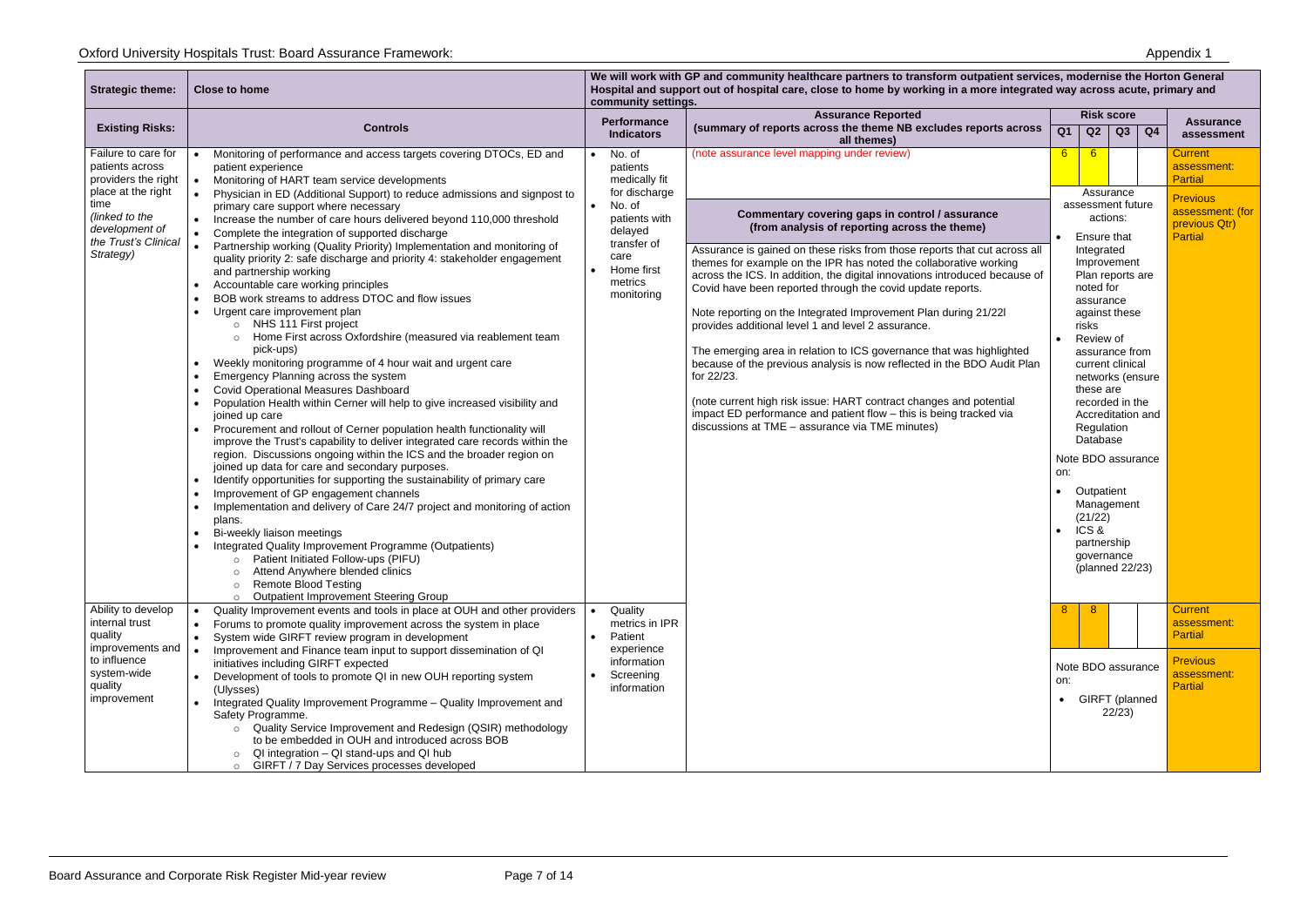| <b>Strategic theme:</b>                                                                                                                                                                                                                      | <b>Digital by Default</b>                                                                                                                                                                                                                                                                                                                                                                                                                                                                                                                                           | We will use digital services to transform our services and the way we work, improving population health, patient outcomes and<br>experience and by making things easier for staff. We will secure our digital salutation to industry standards to ensure the information<br>we hold can be safely accessed, form anywhere and that data is protected by the strongest cyber security and information governance<br>controls. |                                                                                                                                                                                                                                                                                                                                                                                                                                                                                                                                           |                                                                                                                         |                                                                         |  |  |  |
|----------------------------------------------------------------------------------------------------------------------------------------------------------------------------------------------------------------------------------------------|---------------------------------------------------------------------------------------------------------------------------------------------------------------------------------------------------------------------------------------------------------------------------------------------------------------------------------------------------------------------------------------------------------------------------------------------------------------------------------------------------------------------------------------------------------------------|------------------------------------------------------------------------------------------------------------------------------------------------------------------------------------------------------------------------------------------------------------------------------------------------------------------------------------------------------------------------------------------------------------------------------|-------------------------------------------------------------------------------------------------------------------------------------------------------------------------------------------------------------------------------------------------------------------------------------------------------------------------------------------------------------------------------------------------------------------------------------------------------------------------------------------------------------------------------------------|-------------------------------------------------------------------------------------------------------------------------|-------------------------------------------------------------------------|--|--|--|
| <b>Existing Risks:</b>                                                                                                                                                                                                                       | <b>Controls</b>                                                                                                                                                                                                                                                                                                                                                                                                                                                                                                                                                     | <b>Performance Indicators</b>                                                                                                                                                                                                                                                                                                                                                                                                | <b>Assurance Reported</b><br>(summary of reports across the theme NB excludes reports<br>across all themes)                                                                                                                                                                                                                                                                                                                                                                                                                               | <b>Risk score</b><br>Q3<br>Q4<br>Q <sub>1</sub><br>Q2                                                                   | <b>Assurance</b><br>assessment                                          |  |  |  |
| Trust-wide loss of IT<br>infrastructure and systems<br>from Cyber attack                                                                                                                                                                     | Cyber security task force - use of the DSP Toolkit<br>Delivery of improvement plan following NHS Digital<br>review of IT services                                                                                                                                                                                                                                                                                                                                                                                                                                   | <b>DSP</b> toolkit results<br>Information governance<br>training compliance                                                                                                                                                                                                                                                                                                                                                  | Detailed assurance map presented to Audit Committee: summary<br>of existence of controls noted the following:<br>Cyber security - 79% controls verified at TME level                                                                                                                                                                                                                                                                                                                                                                      | 12                                                                                                                      | <b>Current</b><br>assessment:<br>Moderate                               |  |  |  |
|                                                                                                                                                                                                                                              | To reach the cyber essentials accreditation<br>Major incident plan<br>Templar Associates review completed. Action plan<br>developed and progress underway.<br>PACS workstation replacement programme, IM&T<br>replacement programme.                                                                                                                                                                                                                                                                                                                                | IT service desk<br>performance<br>Cyber status (viruses<br>blocked, SPAM blocked<br>$etc.$ )<br>FOI numbers and<br>response<br>Data security breach<br>numbers<br>Subject access request<br>$\bullet$<br>numbers                                                                                                                                                                                                             | Results endorsement (using the IT system to improve this<br>activity) - 67% controls verified at TME level<br>The current hybrid paper and digital approach to patient<br>$\bullet$<br>record -76% controls verified at TME level<br>IT / digital infrastructure resilience - 50% controls verified at<br>$\bullet$<br><b>TME level</b>                                                                                                                                                                                                   | Note BDO assurance<br>on:<br><b>Cyber Security</b><br>(planned 21/22)<br><b>DSP Toolkit</b><br>(planned 21/22)          | <b>Previous</b><br>assessment: (for<br>previous Qtr)<br><b>Moderate</b> |  |  |  |
| Potential risk of failing to<br>respond to the results of<br>diagnostic tests<br>(linked to delivery of improved<br>outcomes for our patients)                                                                                               | Result Endorsement levels are reported to clinical<br>governance monthly by divisions<br>Performance managed in exec performance reviews                                                                                                                                                                                                                                                                                                                                                                                                                            | % results endorsement<br>within 7 days                                                                                                                                                                                                                                                                                                                                                                                       | Commentary covering gaps in control / assurance<br>(from analysis of reporting across the theme)                                                                                                                                                                                                                                                                                                                                                                                                                                          | 9                                                                                                                       | <b>Current</b><br>assessment:<br><b>Moderate</b>                        |  |  |  |
|                                                                                                                                                                                                                                              | quarterly<br><b>OCCG Quality review process</b><br>Reporting - by user level for quality purposes.<br>Integrated Quality Improvement Programme<br>(Outpatients)<br>Ophthalmology Single Point of Access and<br>$\circ$<br>transfer of images<br>Digital Diagnostics Capability Programme                                                                                                                                                                                                                                                                            |                                                                                                                                                                                                                                                                                                                                                                                                                              | The Internal Audit plan 21/22 included audits on: Cyber Security<br>and the DSP Toolkit. It was acknowledged at TME that the<br>reporting from the Digital Oversight Committee to TME will provide<br>an opportunity for improved assurance / visibility on digital<br>programmes of work.<br>Note reporting on the Integrated Improvement Plan during 21/22<br>will provide additional level 1 and level 2 assurance.                                                                                                                    | Assurance<br>assessment future<br>actions:<br>Discuss potential<br>areas identified<br>with DW                          | <b>Previous</b><br>assessment:<br>Moderate                              |  |  |  |
| Patients harmed because of<br>difficulty finding information<br>across two different systems                                                                                                                                                 | Incident reporting metrics<br>Reporting against digitised processes<br>Paper light working across whole Trust                                                                                                                                                                                                                                                                                                                                                                                                                                                       | Digital KPIs (reported in<br>IPR)                                                                                                                                                                                                                                                                                                                                                                                            | Potential areas for further assurance need to consider Digital Plan.<br>There is a need to consider some of the larger platforms / areas of                                                                                                                                                                                                                                                                                                                                                                                               |                                                                                                                         |                                                                         |  |  |  |
| (Paper and digital) HIMSS<br>Level 7 implementation op<br>risks:<br>Ability to prioritise Trust<br>$\bullet$<br>resource and purchases<br>for COVID 19 recovery<br>Difficulty recruiting digital<br>$\bullet$<br>staff and service providers | Medical and Nursing documentation implementation<br><b>Mitigation and contingency: -</b><br>• A process to identify and remediate the root cause<br>(scan and remove old paper)<br>Faster migration to 100% digital solutions from<br>present paper processes to new digital solutions<br>CDW 2.0 case (if approved and implemented) the<br>programme will deliver a detailed data baseline to<br>support quality improvement<br>Integrated Quality Improvement Programme<br>(Outpatients)<br>o Admin and Digital Integration (Admin Review)<br>process map project |                                                                                                                                                                                                                                                                                                                                                                                                                              | work: ESR / EPR) it would be useful to consider how the data<br>quality work will cover these larger platforms and performance<br>information, perhaps to include the development of clinical<br>governance information.<br>(note deep dive into this strategic theme undertaken and presented<br>to Audit Committee in October 2021 – see summary above)<br>(note area of focus Maternity EPR procurement linked to MIS year<br>4 requirements and CQC inspection report actions, reported via<br>Clinical Governance Committee and TME) | Note BDO assurance<br>on:<br>IT processes<br>$\bullet$<br>(planned 22/23)<br>IT change<br>management<br>(planned 23/24) | <b>Previous</b><br>assessment:<br>Moderate                              |  |  |  |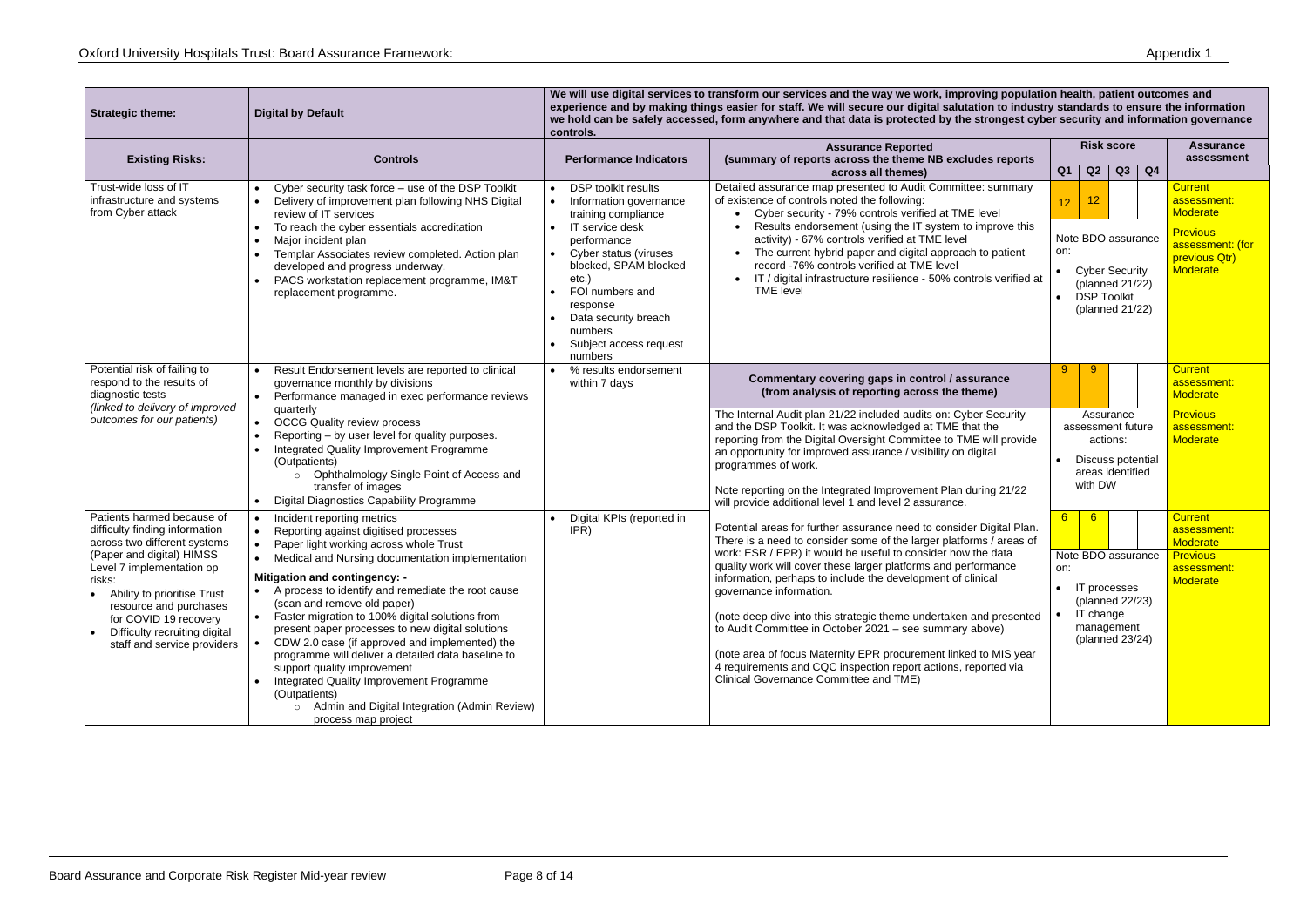| <b>Strategic theme:</b>                                                                                                                                                                                                                                                                                                                                                      | Getting the basics right                                                                                                                                                                                                                                                                                                                                                                                                                                                                                                                                                                                                                                                                                                                                                                                                                                                                                                                                                                                                                                                                                                                                                                                                                                                                                                                                                                                                | We will focus on getting the basics right across our estates, resources and key processes to support us in achieving<br>our strategic objectives.                                                                                                                                                                                                              |                                                                                                                                                                                                                                                                                                                                                                                                                                                                                                                                                                                                                                                                                                                                                                                                                                                                                                                                                                                                                                                        |                                                                                                                                                                                                  |                                                                                 |  |
|------------------------------------------------------------------------------------------------------------------------------------------------------------------------------------------------------------------------------------------------------------------------------------------------------------------------------------------------------------------------------|-------------------------------------------------------------------------------------------------------------------------------------------------------------------------------------------------------------------------------------------------------------------------------------------------------------------------------------------------------------------------------------------------------------------------------------------------------------------------------------------------------------------------------------------------------------------------------------------------------------------------------------------------------------------------------------------------------------------------------------------------------------------------------------------------------------------------------------------------------------------------------------------------------------------------------------------------------------------------------------------------------------------------------------------------------------------------------------------------------------------------------------------------------------------------------------------------------------------------------------------------------------------------------------------------------------------------------------------------------------------------------------------------------------------------|----------------------------------------------------------------------------------------------------------------------------------------------------------------------------------------------------------------------------------------------------------------------------------------------------------------------------------------------------------------|--------------------------------------------------------------------------------------------------------------------------------------------------------------------------------------------------------------------------------------------------------------------------------------------------------------------------------------------------------------------------------------------------------------------------------------------------------------------------------------------------------------------------------------------------------------------------------------------------------------------------------------------------------------------------------------------------------------------------------------------------------------------------------------------------------------------------------------------------------------------------------------------------------------------------------------------------------------------------------------------------------------------------------------------------------|--------------------------------------------------------------------------------------------------------------------------------------------------------------------------------------------------|---------------------------------------------------------------------------------|--|
| <b>Existing Risks:</b>                                                                                                                                                                                                                                                                                                                                                       | <b>Controls</b>                                                                                                                                                                                                                                                                                                                                                                                                                                                                                                                                                                                                                                                                                                                                                                                                                                                                                                                                                                                                                                                                                                                                                                                                                                                                                                                                                                                                         | <b>Performance Indicators</b>                                                                                                                                                                                                                                                                                                                                  | <b>Assurance Reported</b><br>(summary of reports across the theme NB<br>excludes reports across all themes)                                                                                                                                                                                                                                                                                                                                                                                                                                                                                                                                                                                                                                                                                                                                                                                                                                                                                                                                            | <b>Risk score</b><br>Q1<br>Q2<br>Q3<br>Q <sub>4</sub>                                                                                                                                            | <b>Assurance</b><br>assessment                                                  |  |
| Improving key processes:<br><b>Operational Performance:</b><br>New clinical standards for<br>ED waiting times could<br>pose a new risk to the<br>organisation's performance<br>/ distract staff<br>Clinical prioritisation to the<br>waiting list could lead to<br>patients waiting longer<br>than they would have<br>hoped and could have the<br>potential to cause harm to | Develop metrics to measure and report on LoS, 111 performance and<br>impact and short stay patient co-hort<br>Ongoing implementation of urgent care plan<br>Acute Care Collaborative across Thames Valley<br>Daily review of A&E breaches by Deputy Director for Urgent Care<br>Hourly monitoring of number of patients checked into A&E<br>Site capacity meeting x 4 times a day<br>OPEL Escalation triggers in place in ED, EAU and SEU<br>Daily & weekly stranded patient reviews with system colleagues<br>Urgent Care Improvement plan in place with 8 key priorities<br>Divisional performance meetings<br>Urgent care system wide group and improvement plan                                                                                                                                                                                                                                                                                                                                                                                                                                                                                                                                                                                                                                                                                                                                                     | Patient waiting times<br>information (in IPR)<br>18 week incomplete<br>(target 92%)<br>% diagnostic waits 6<br>weeks / more (target 1%)<br>RTT over 52 weeks (target<br>0)<br>ED performance (target<br>95%)<br>Cancer targets (in IPR)<br>2 week urgent cancer wait<br>(target 93%)                                                                           | (note assurance level mapping under review)                                                                                                                                                                                                                                                                                                                                                                                                                                                                                                                                                                                                                                                                                                                                                                                                                                                                                                                                                                                                            | 20<br>20<br>Note BDO assurance on:<br><b>Clinical Validation of</b><br>waiting lists (21/22)<br>Data Quality (all<br>three years)<br><b>Patient Flow</b><br>(planned 22/23)                      | Current<br>assessment:<br>Significant                                           |  |
| patients<br>Lack of capacity to meet<br>the demand for patients<br>waiting 52 weeks or longer<br>Ability to achieve the 85%<br>of patients treated within<br>62 days of cancer<br>diagnose across all tumour<br>sites                                                                                                                                                        | Monthly A&E Delivery Board monitoring performance- Urgent care<br>Improvement Plan<br>Emergency Standards (explicit responsibilities to admit, new comms and<br>at a glance')<br>Note 'Emergency Village' concept being considered<br>Develop metrics to measure compliance with clinical prioritisation process<br>Prioritise elective waiting lists and wider recovery<br>Actions to clinically risk assess and prioritise patients' access to<br>$\circ$<br>the available capacity, plans to increase capacity in collaboration<br>with system partners<br>Patient Deferment policy<br>BOB challenged specialty task and finish groups in place<br>Divisions developing plans for recovering day to day clinical activities<br>within the parameters of revised modelling for ongoing COVID-19 cases<br>and the availability of staff, Personal Protective Equipment (PPE),<br>medicines and estates.<br>New ways of working are being pursued with consideration to the safety<br>and quality of services and improvements to operational performance.<br>Use of the Independent Sector to increase capacity in some services and<br>explore pathway management options within the BOB ICS<br>Link to development of the trust's clinical strategy<br>Theatre productivity monitoring could create additional capacity to meet<br>52ww demands, if better more visible data / information is generated and<br>used. | 31 day diagnostic to<br>treatment (target 96%)<br>62 day diagnostic to<br>treatment (target 85%)<br>Length of stay (LOS over<br>21 days)<br>Waiting list size over time<br>Elective cancellations and<br>28 day readmission rates                                                                                                                              | Commentary covering gaps in control / assurance<br>(from analysis of reporting across the theme)<br>Note this commentary provides a summary across the whole theme.<br>This is the strongest theme in terms of volume and breadth of coverage,<br>as would be expected. Strong assurance is gained in relation to financial<br>reporting, operational performance reporting and clinical governance<br>Note specific audits included in the Internal audit plan have been profiled<br>against the risks, as they have been grouped, the majority of the potential<br>areas for consideration have been included in the Internal Audit plans over<br>the next 3 years. The following areas are still to be considered.<br>• Patient safety culture (note this could be linked to the divisional<br>governance review included in the BDO Audit plan)<br>• Development of performance information reporting<br>Ensure that the additional areas identified are considered with the<br>Understand the process for the completion of actions following the | Significant                                                                                                                                                                                      |                                                                                 |  |
| Improving key processes:<br><b>Financial Performance:</b><br>Failure to deliver the in-<br>year break even financial<br>plan and NHSI Financial<br>Control total plan (risk<br>score 16)<br>Inability to sustain break-<br>even duty over 3-5 years<br>(risk score 12)                                                                                                       | Business planning process aligns: activity, workforce and finances<br>Centralisation of controls of over discretionary spending<br>Performance management of Divisions and Directorates not on track.<br>$\bullet$<br>Management of capital and working capital<br>Contingency against underperformance<br>In-year reforecasting process and mitigation plans<br><b>Budget setting policy</b><br>Develop a set of responses to financial governance arrangements/review<br>recommendations<br>Right sizing planning projects to improve workforce planning<br>Increase capacity to deliver major change projects<br>Commercial ventures to cross subsidise NHS care.<br>Develop and deliver long term financial recovery plan, that links to wider<br>ICS and BOB<br>Development of Master Plans for all sites                                                                                                                                                                                                                                                                                                                                                                                                                                                                                                                                                                                                          | Budget v actual (in IPR)<br>subjective analysis by:<br>Income<br>$\circ$<br>Pay & Non-pay<br>Covid<br>$\Omega$<br>R&D<br>$\circ$<br>Spend analysis against<br>NHSE/I guidance<br>By division (in month and<br>year to date)<br>Income by source<br>Run rate by month<br>$\circ$ Pay and<br>temporary staffing<br>Cash flow<br>$\bullet$<br>Capital expenditure | <b>Reported to the Board / IAC</b><br>• Financial Reports<br>• IPR Reports<br>Reported elsewhere:<br><b>Reports to Audit Committee</b><br>Audit Committee Reports to Board<br>Note the Finance Directorate have undertaken<br>and extensive review of the current risks and<br>have substantially reviewed and updated<br>these risks - to be taken back to the Risk<br>Committee in January 2022 (so this subject to<br>some revision)                                                                                                                                                                                                                                                                                                                                                                                                                                                                                                                                                                                                                | 16<br>16<br>Note BDO assurance on:<br>Financial systems<br>(planned all 3 years)<br><b>Budgetary Control</b><br>(planned 22/23)<br>Procurement<br>(planned 23/24)<br>Payroll controls<br>(21/22) | Current<br>assessment:<br>Significant<br>Previous<br>assessment:<br>Significant |  |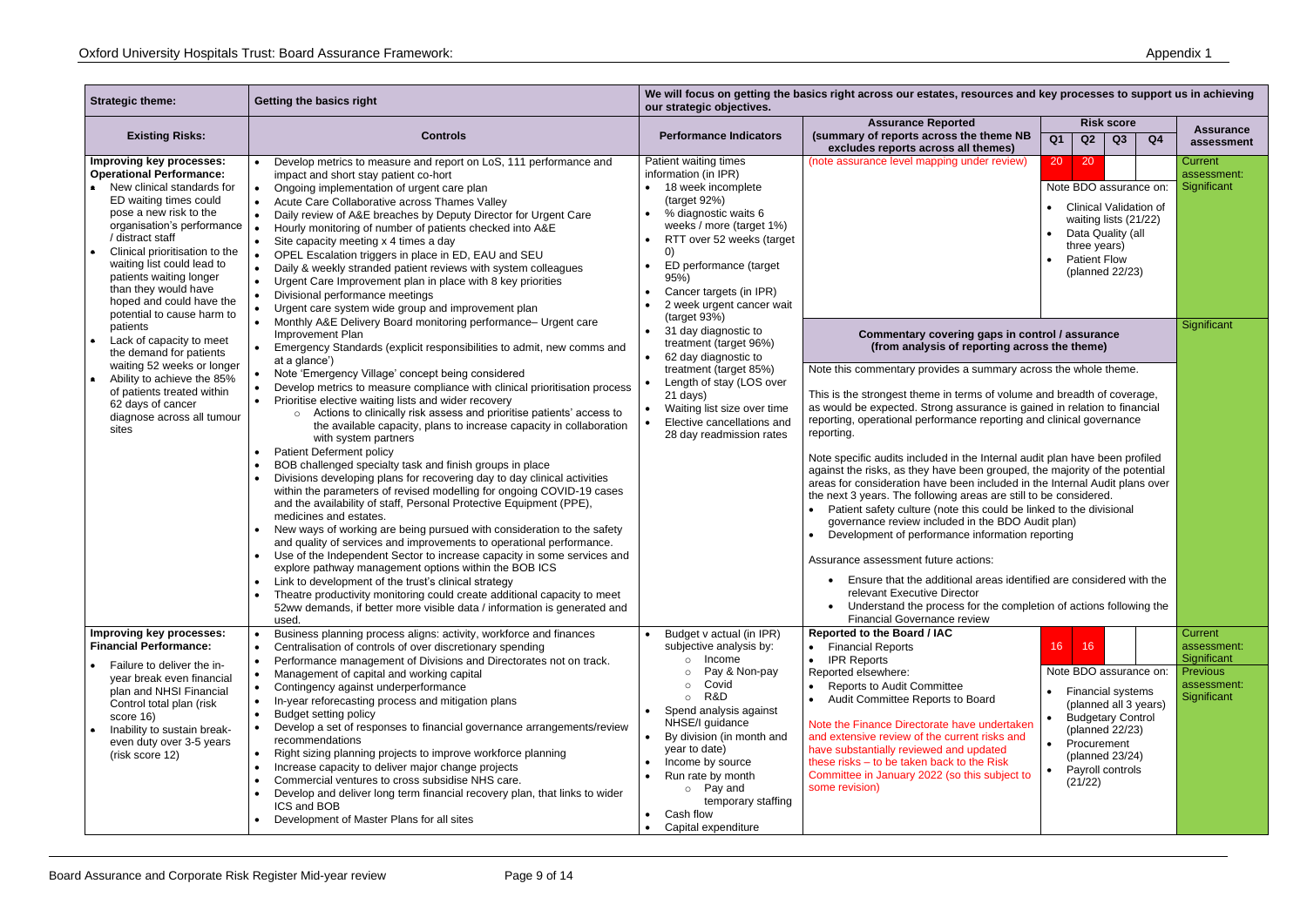| <b>Strategic theme:</b>                                                                                                                                                                                                                                                                                                                                                                                                                                                                                                                       | Getting the basics right                                                                                                                                                                                                                                                                                                                                                                                                                                                                                                                                                                                                                                                                                                                                                                                                                                                                     | We will focus on getting the basics right across our estates, resources and key processes to support us in achieving<br>our strategic objectives.                                                                                                                                                                                                                                                                                                                                                                                                                                                             |                                                                                                                                                                                                                                                                                                                                                                                                                                                                                                                                                                  |                                                                                                                                                                                                                                                                                                                                                          |                                                                                 |  |  |
|-----------------------------------------------------------------------------------------------------------------------------------------------------------------------------------------------------------------------------------------------------------------------------------------------------------------------------------------------------------------------------------------------------------------------------------------------------------------------------------------------------------------------------------------------|----------------------------------------------------------------------------------------------------------------------------------------------------------------------------------------------------------------------------------------------------------------------------------------------------------------------------------------------------------------------------------------------------------------------------------------------------------------------------------------------------------------------------------------------------------------------------------------------------------------------------------------------------------------------------------------------------------------------------------------------------------------------------------------------------------------------------------------------------------------------------------------------|---------------------------------------------------------------------------------------------------------------------------------------------------------------------------------------------------------------------------------------------------------------------------------------------------------------------------------------------------------------------------------------------------------------------------------------------------------------------------------------------------------------------------------------------------------------------------------------------------------------|------------------------------------------------------------------------------------------------------------------------------------------------------------------------------------------------------------------------------------------------------------------------------------------------------------------------------------------------------------------------------------------------------------------------------------------------------------------------------------------------------------------------------------------------------------------|----------------------------------------------------------------------------------------------------------------------------------------------------------------------------------------------------------------------------------------------------------------------------------------------------------------------------------------------------------|---------------------------------------------------------------------------------|--|--|
| <b>Existing Risks:</b>                                                                                                                                                                                                                                                                                                                                                                                                                                                                                                                        | <b>Controls</b>                                                                                                                                                                                                                                                                                                                                                                                                                                                                                                                                                                                                                                                                                                                                                                                                                                                                              | <b>Performance Indicators</b>                                                                                                                                                                                                                                                                                                                                                                                                                                                                                                                                                                                 | <b>Assurance Reported</b><br>(summary of reports across the theme NB<br>excludes reports across all themes)                                                                                                                                                                                                                                                                                                                                                                                                                                                      | <b>Risk score</b><br>Q <sub>1</sub><br>Q2<br>Q3<br>Q4                                                                                                                                                                                                                                                                                                    | <b>Assurance</b><br>assessment                                                  |  |  |
|                                                                                                                                                                                                                                                                                                                                                                                                                                                                                                                                               | Planning around draft scenarios - charitable donations, national bidding,<br>commercial profits, and asset disposal options<br>Price Weighted Activity Plan (across ICS)<br>ICS development of process to monitor delivery of elective activity against<br>Elective Recovery Fund (ERF) (against weighted activity thresholds)                                                                                                                                                                                                                                                                                                                                                                                                                                                                                                                                                               | <b>Statement of Financial</b><br>Position (SOFP)                                                                                                                                                                                                                                                                                                                                                                                                                                                                                                                                                              |                                                                                                                                                                                                                                                                                                                                                                                                                                                                                                                                                                  |                                                                                                                                                                                                                                                                                                                                                          |                                                                                 |  |  |
| <b>Quality governance:</b><br>Unable to deliver Quality<br>Priorities due to competing<br>demands between on staff<br>time (Risk score 8)<br>Aspects of medicines<br>management were<br>identified as an area that<br>required improvement<br>during the reviews across<br>all divisions (risk score 9)<br>Potential harm to patients<br>via never events through<br>staff not following policies<br>(LocSSIPS) (Risk score 4)<br>Potential harm to patients,<br>staff, and the public from<br>nosocomial COVID-19<br>exposure (Risk score 6) | Quality Priorities – some carried forward from 20/21, as amended due to<br>$\bullet$<br>Covid<br>QIA<br>Improvement Programme<br>Development of local metrics to monitor achievement of local quality<br>goals, included in Board Reports<br>Local weekly checks on medicine storage.<br>Trust-wide and Divisional action plans monthly monitoring via CGC.<br>Reported at Audit Committee KPMG audits.<br>Medication on electronic ordering and invoicing low risk and high bulk<br>items on NHS Supply chain,<br>Safe storage of medicine reviews by pharmacy<br><b>Medicines Safety Group</b><br>Project manager appointed in Pharmacy<br>Dissemination of new LocSSIPS and communications to raise awareness<br>SSIP developing single LocSSIPS for 85% all interventions<br>LocSSIP auditing performed by Divisions<br>WHO checklist compliance monitoring<br>Incident reporting policy | <b>Patient Experience</b><br>measures:<br><b>Friends and Family Test</b><br>results<br>Inpatient survey results<br>VTE performance %<br><b>Outpatient DNA rates</b><br>Patient safety<br>improvements (safety<br>huddles, WHO checklist<br>compliance, LocSSIPs<br>development, Investigation<br>turnaround times, learning<br>across divisions)<br><b>Clinical effectiveness:</b><br><b>GIRFT</b> information<br><b>Patient Outcome measures:</b><br>HSMI / SHMI<br>Medicine reconciliation<br>rates<br>MRSA / MSSA / CDiff<br>rates<br>Theatre utilisation rates<br>(target elective 80%,<br>emergency 70%) | <b>Reported to the Board / IAC</b><br>Learning from Deaths<br><b>Patient Perspective:</b><br>Infection Prevention and Control Plan<br><b>National Inpatient Survey</b><br>Adults and Children's Safeguarding<br>Annual Report;<br>Patient Experience, PALS and Complaints<br>Annual Report;<br><b>Quality Account Reports</b><br><b>Reported Elsewhere</b><br>Paterson Inquiry Gap Analysis;<br>$\bullet$<br>Annual Report on Tissue Viability; IAC<br><b>Clinical Governance Committee Six</b><br>Monthly Report IAC<br>• Cervical Screening Annual Report; IAC | 9<br>-9<br>Note BDO assurance on:<br><b>Infection Prevention</b><br>and Control (21/22)<br>Medicine<br>Management<br>(planned 23/24)<br>Consent (planned<br>23/24)<br>Technology<br><b>Appraisal Group</b><br>(21/22)<br>Further action to<br>consider how the<br>divisional governance<br>review in the BDO plan<br>could cover clinical<br>governance. | Current<br>assessment:<br>Significant<br>Previous<br>assessment:<br>Significant |  |  |
| <b>Capital Strategy / Planning:</b><br>The Trust Master Plan<br>from $2017 - 2047$ may not<br>be developed to point of<br>delivery (6)<br>Ability to develop and use<br>premises and major<br>equipment (estates and<br>facilities (16)<br>Major capital projects have<br>the potential to impact on<br>service delivery (9)                                                                                                                                                                                                                  | Head of Architecture & Capital<br>Space Allocation/ Management Policy<br>Capital Programme.<br>5 Year Capital Plan to align with Master Plan<br>Prepare a plan of sites for investment/ acquisition and disposal<br>Agree prioritisation of sites and capital funding, including investment in<br>infrastructure, IT and medical equipment<br>Revised procedure in place for the management of capital projects from<br>business case to delivery.<br>Non-capital solution: Development of the Trust Financing Policy.<br>Investment Policy and Capital Procedures Policy<br>Masterplan in place which addresses any lack of clarity<br>QIA of projects                                                                                                                                                                                                                                      | Capital spend<br>Capital expenditure<br><b>Statement of Financial</b><br>Position (SOFP)                                                                                                                                                                                                                                                                                                                                                                                                                                                                                                                      | <b>Reported to the Board</b><br>• Capital Control Limit Reports<br>• Investment Committee Reports<br><b>Reported Elsewhere</b><br>• Validity of Going Concern<br><b>External Audit Progress Report,</b><br><b>Investment Committee activity</b><br>Note subject to review at performance review<br>meetings and Risk Committee as consistent<br>theme.                                                                                                                                                                                                           | 16<br>16<br>Note BDO assurance on:<br><b>Capital Projects</b><br>(planned 23/24)                                                                                                                                                                                                                                                                         | Current<br>assessment:<br>Significant<br>Previous<br>assessment:<br>Significant |  |  |
| <b>Estates Compliance:</b><br>Risk to patient and staff<br>from smoke ingress from<br>potential fires due to poor<br>fabric of the building / fire<br>alarm systems in certain<br>sites (15)<br>Risk of loss of electrical<br>power across JR and NOC                                                                                                                                                                                                                                                                                         | Staff training for fire marshal role and for fire incident co-ordinator role<br>Stat & Man training on fire (2 yearly review period)<br>Fire Drills and testing of operation of drills<br>Proactive monitoring of high risk areas by H&S team and Fire Manager<br>Monthly check of local areas in known high risk areas (by trained fire<br>marshal)<br>Annual Fire Safety Audit of area by local manager<br>JR PFI controls: Children's Hospital carpark closed. Fire patrols in place<br>hourly and 24/7 to provide increased surveillance of potential hazards                                                                                                                                                                                                                                                                                                                            | <b>Statutory &amp; Mandatory</b><br>training rates (target 85%)<br>Health and safety<br>reporting in IPR                                                                                                                                                                                                                                                                                                                                                                                                                                                                                                      | <b>Reported to the Board</b><br>Emergency Preparedness Annual Report,<br><b>Estates Compliance Reports</b><br>Health and Safety Annual Report<br><b>Reported Elsewhere</b><br><b>Estates Compliance Update Reports</b><br>H&S Committee reporting<br><b>Estates Compliance Group reporting</b><br>Additional assurance provided by external<br>AE reviews and reports                                                                                                                                                                                            | 15.<br>15<br>Note BDO assurance on:<br><b>PFI Contract</b><br>Management (21/22)<br>Security<br>Management (21/22)                                                                                                                                                                                                                                       | Current<br>assessment:<br>Significant<br><b>Previous</b><br>assessment:         |  |  |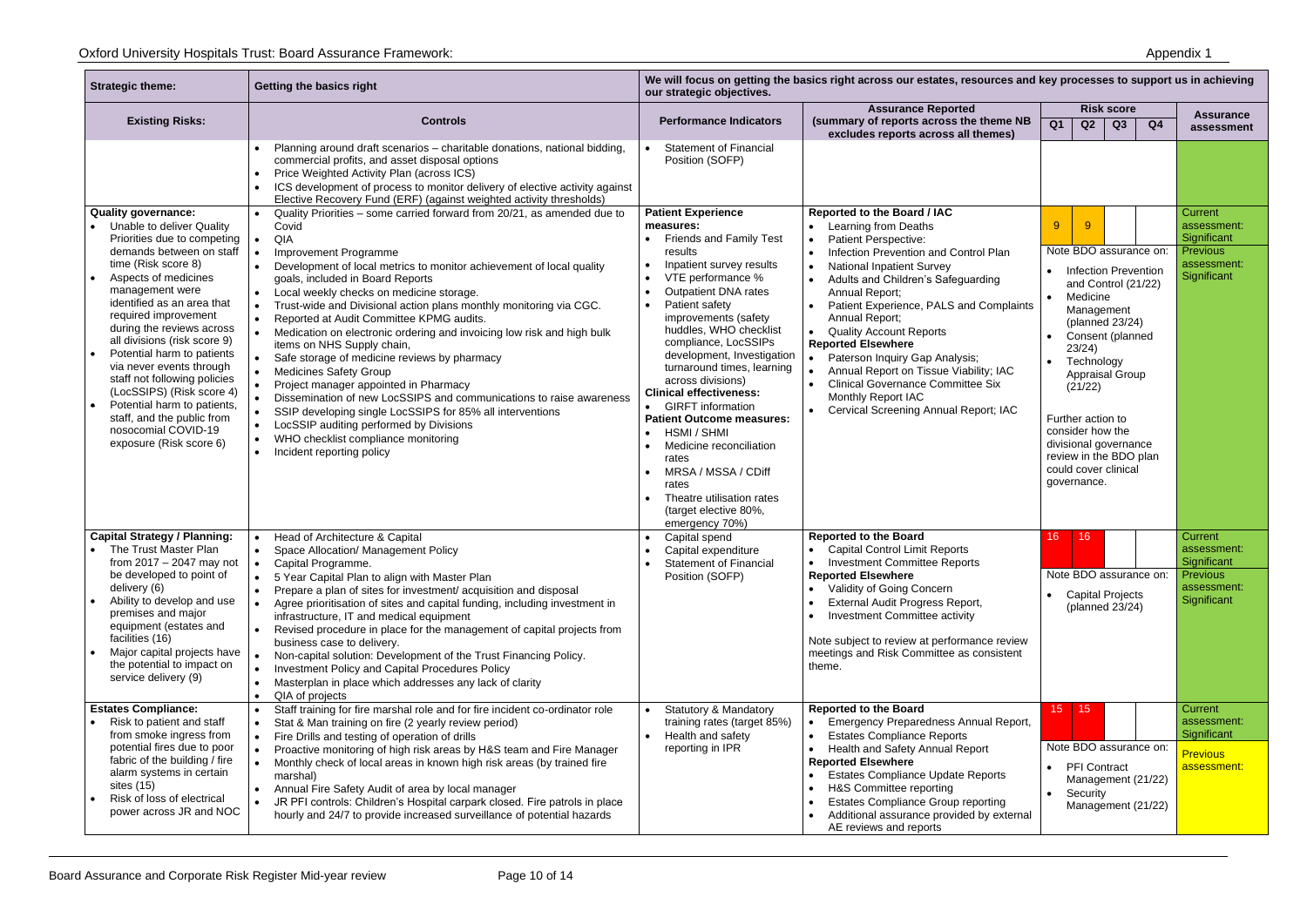| <b>Strategic theme:</b>                                                                                                                                                                                                                                                                                                                                                                             | Getting the basics right                                                                                                                                                                                                                                                                                                                                                                                                                                                                                                                                                                                                                                                                                                                                                                                                                                                                                                                                                                                                                                                                                                                                                                                                                                                                                                                                                                                                                                                                                                    | We will focus on getting the basics right across our estates, resources and key processes to support us in achieving<br>our strategic objectives. |                                                                                                                                                                                                                                                                                                                                                                 |                |                    |                                                                         |                |                                |
|-----------------------------------------------------------------------------------------------------------------------------------------------------------------------------------------------------------------------------------------------------------------------------------------------------------------------------------------------------------------------------------------------------|-----------------------------------------------------------------------------------------------------------------------------------------------------------------------------------------------------------------------------------------------------------------------------------------------------------------------------------------------------------------------------------------------------------------------------------------------------------------------------------------------------------------------------------------------------------------------------------------------------------------------------------------------------------------------------------------------------------------------------------------------------------------------------------------------------------------------------------------------------------------------------------------------------------------------------------------------------------------------------------------------------------------------------------------------------------------------------------------------------------------------------------------------------------------------------------------------------------------------------------------------------------------------------------------------------------------------------------------------------------------------------------------------------------------------------------------------------------------------------------------------------------------------------|---------------------------------------------------------------------------------------------------------------------------------------------------|-----------------------------------------------------------------------------------------------------------------------------------------------------------------------------------------------------------------------------------------------------------------------------------------------------------------------------------------------------------------|----------------|--------------------|-------------------------------------------------------------------------|----------------|--------------------------------|
| <b>Existing Risks:</b>                                                                                                                                                                                                                                                                                                                                                                              | <b>Controls</b>                                                                                                                                                                                                                                                                                                                                                                                                                                                                                                                                                                                                                                                                                                                                                                                                                                                                                                                                                                                                                                                                                                                                                                                                                                                                                                                                                                                                                                                                                                             | <b>Performance Indicators</b>                                                                                                                     | <b>Assurance Reported</b><br>(summary of reports across the theme NB<br>excludes reports across all themes)                                                                                                                                                                                                                                                     | Q <sub>1</sub> | Q2                 | <b>Risk score</b><br>Q3                                                 | Q <sub>4</sub> | <b>Assurance</b><br>assessment |
| sites may lead to loss of<br>clinical services. (12)<br>Risk of potential slips, trips<br>and falls due to poor fabric<br>of the Estate in old parts of<br>the Churchill (12)<br>Risk to patients and staff<br>due to poor repair to<br>ventilation systems in<br>certain areas (6)<br>Risk of self-harm if an<br>individual were to climb<br>over the existing<br>balustrade (JR WW stairs)<br>(5) | Churchill PFI controls: regular fire patrols in place 24/7 to provide<br>increased surveillance of potential hazards, design team appointed<br>progressing, OFRS on automatic call out upon receipt of call.<br>Local service continuity assessments in place and business continuity<br>plans in place.<br>Uninterrupted power supplies in higher risk areas such as theatres.<br>Reliance on generators (tested off line) (PFI generators tested overnight)<br>Clinical equipment has battery backup and tested regularly batteries are<br>replaced in line with manufacturers recommendations<br>Relevant actions to mitigate risk of slips in local areas owned by local<br>managers.<br>Replacement of areas of damaged flooring as a result of water damage.<br>Churchill PFI: collection receptacles above ceilings in place to avoid<br>ingress into patient areas (no reported incidents)<br>Annual testing and Air monitoring<br>Close monitoring regular testing of legionella<br>Normal pump to a tank and fed off a tank normally get 4-6 hours of water<br>supply, in time for a mobile tanker to arrive<br><b>Business Continuity Plans</b><br>Regular recorded building fabric inspections take place.<br>Staff understand MH patients level of need and take additional<br>mitigations, where necessary.<br>Initial assessment of cladding undertaken with view to develop any<br>potential rectification plan<br>Technical inspection carried out by Gleeds Surveyors confirmed<br>compliance. (WW stair) |                                                                                                                                                   | Note further action: estates compliance<br>assurance to be further mapped to ensure this<br>is more visible to the organisation and the<br><b>Board</b><br>Note subject review at performance review<br>meetings and Risk Committee as consistent<br>theme<br>Note subject to element of review by HSE,<br>verbal feedback only provides positive<br>assurance. |                | (21/22)<br>(21/22) | <b>Estates Compliance</b><br>Fire Safety and H&S<br>H&S (planned 22/23) |                |                                |

| <b>Strategic theme:</b>                                                                                                                                                                                                                                                                                                                                                                                                                                                                                                                                                                              | One Team One OUH                                                                                                                                                                                                                                                                                                                                                                                                                                                                                                                                                                                                                                                                                                                                                                                                                                                                                                                       | We will take forwards the ambition of the national NHS People Plan to ensure an inclusive, compassionate and positive<br>culture that engages and inspires all of our people and creates the right environment to deliver high quality patient care as<br>OneTeam One OUH. |                                                                                                                                                                                                                                                                                                                                                                                                                                                                                                                                      |                        |                                                              |                                                                                                                          |                |                                                                                 |
|------------------------------------------------------------------------------------------------------------------------------------------------------------------------------------------------------------------------------------------------------------------------------------------------------------------------------------------------------------------------------------------------------------------------------------------------------------------------------------------------------------------------------------------------------------------------------------------------------|----------------------------------------------------------------------------------------------------------------------------------------------------------------------------------------------------------------------------------------------------------------------------------------------------------------------------------------------------------------------------------------------------------------------------------------------------------------------------------------------------------------------------------------------------------------------------------------------------------------------------------------------------------------------------------------------------------------------------------------------------------------------------------------------------------------------------------------------------------------------------------------------------------------------------------------|----------------------------------------------------------------------------------------------------------------------------------------------------------------------------------------------------------------------------------------------------------------------------|--------------------------------------------------------------------------------------------------------------------------------------------------------------------------------------------------------------------------------------------------------------------------------------------------------------------------------------------------------------------------------------------------------------------------------------------------------------------------------------------------------------------------------------|------------------------|--------------------------------------------------------------|--------------------------------------------------------------------------------------------------------------------------|----------------|---------------------------------------------------------------------------------|
| <b>Existing Risks:</b>                                                                                                                                                                                                                                                                                                                                                                                                                                                                                                                                                                               | <b>Controls</b>                                                                                                                                                                                                                                                                                                                                                                                                                                                                                                                                                                                                                                                                                                                                                                                                                                                                                                                        | <b>Performance</b><br><b>Indicators</b>                                                                                                                                                                                                                                    | <b>Assurance Reported</b><br>(summary of reports across the theme NB excludes<br>reports across all themes)                                                                                                                                                                                                                                                                                                                                                                                                                          | Q <sub>1</sub>         | Q2                                                           | <b>Risk score</b><br>Q <sub>3</sub>                                                                                      | Q <sub>4</sub> | <b>Assurance</b><br>assessment                                                  |
| <b>Right staff resources linked to</b><br>recruitment, retention, and<br>attendance:<br>Having the right staff in the right<br>place at the right (risk score 16)<br>Ability to attract, deliver and<br>retain the workforce (risk score<br>16)<br>Low retention of non-medical<br>workforce in some professions<br>and clinical areas 'hot spots'<br>leading to ongoing recruitment<br>challenges (8)<br>Increase in absence due to<br>mental health related issues<br>linked to Covid (TBC)<br>Staff staffing levels (risk score<br>Excessive use of temporary<br>nursing staff pose a risk to the | Engagement and retention strategy and plan<br>Develop rolling programme targeted interventions to address<br>key areas of risk<br>Substantive staff work additional hours on NHSP Intrapartum<br>toolkit in use to measure acuity of workload on a 4 hourly<br>basis<br>Monitoring of sickness and occupational health input when<br>appropriate<br>Birth Rate + used to monitor acuity of patients against staff<br>levels<br>Twice daily monitoring of safe staffing levels on all sites and<br>staff moved to mitigate clinical risk, shift by shift.<br>Weekly monitoring of all temporary staff including medical<br>$\bullet$<br>locums and nursing<br>Use of recognised framework agencies in line with NHS<br>England's directive.<br>Local induction of agency staff<br>Vacancy levels monitored monthly by Divisions<br>$\bullet$<br>Review of trust plans against national People Plan<br>Staff well-being actions in place | Vacancy rates<br>Staff sickness rates<br>(rolling 12 months)<br>(Covid related<br>absence rates)<br>Staff turnover rates<br>Whole time<br>equivalent numbers<br>(bank, agency)                                                                                             | The Risk Committee on 25 November agreed that this<br>strategic theme would be the next risk theme for discussion at<br>the next Risk Committee in January 2022. An outline<br>assurance map is being compiled to assist with this<br>discussion<br>Note the People and Communications Group have<br>undertaken and extensive review of the current risks and<br>have substantially reviewed and updated these risks - to be<br>taken back to the Risk Committee in January 2022 (so this<br>theme is subject to extensive revision) | 16 <sup>°</sup><br>on: | 16<br>22/23)<br>Equality &<br>22/23<br>Recruitment<br>23/24) | Note BDO assurance<br>Consultant Job<br>Planning (planned<br>Diversity (planned<br>(planned 22/23)<br>Retention (planned |                | Current<br>assessment:<br>Significant<br>Previous<br>assessment:<br>Significant |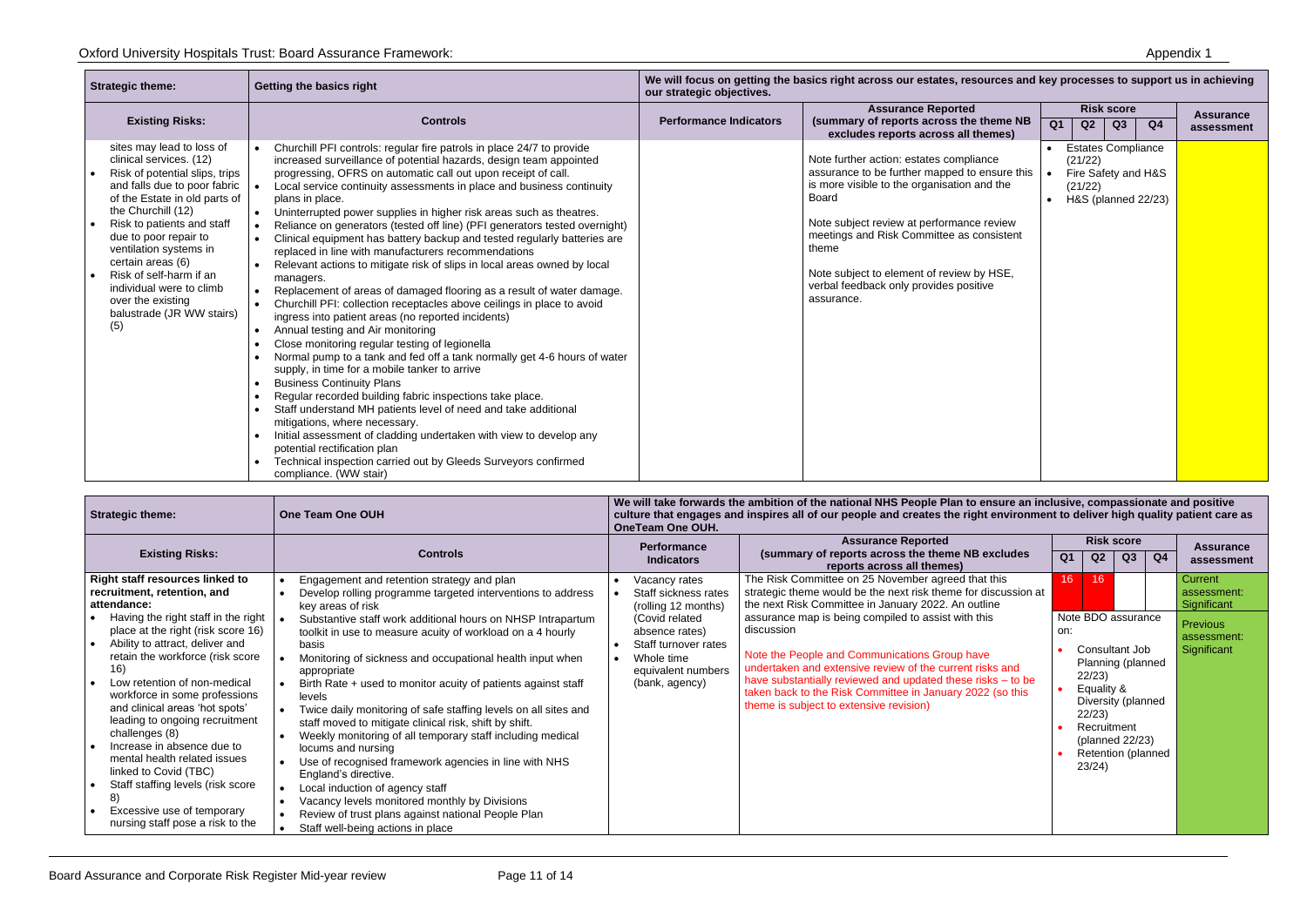| <b>Strategic theme:</b>                                                                                                                                                                                                                | One Team One OUH                                                                                                                                                                                                                                                                                                                                                                                                                                                                                                                                                                                   | <b>OneTeam One OUH.</b>                                                | We will take forwards the ambition of the national NHS People Plan to ensure an inclusive, compassionate and positive<br>culture that engages and inspires all of our people and creates the right environment to deliver high quality patient care as                                                                                                                                                                                                                                                                                                                                                                                                                                                                                                                                                         |                                                                          |                                            |
|----------------------------------------------------------------------------------------------------------------------------------------------------------------------------------------------------------------------------------------|----------------------------------------------------------------------------------------------------------------------------------------------------------------------------------------------------------------------------------------------------------------------------------------------------------------------------------------------------------------------------------------------------------------------------------------------------------------------------------------------------------------------------------------------------------------------------------------------------|------------------------------------------------------------------------|----------------------------------------------------------------------------------------------------------------------------------------------------------------------------------------------------------------------------------------------------------------------------------------------------------------------------------------------------------------------------------------------------------------------------------------------------------------------------------------------------------------------------------------------------------------------------------------------------------------------------------------------------------------------------------------------------------------------------------------------------------------------------------------------------------------|--------------------------------------------------------------------------|--------------------------------------------|
| <b>Existing Risks:</b>                                                                                                                                                                                                                 | <b>Controls</b>                                                                                                                                                                                                                                                                                                                                                                                                                                                                                                                                                                                    | Performance<br><b>Indicators</b>                                       | <b>Assurance Reported</b><br>(summary of reports across the theme NB excludes<br>reports across all themes)                                                                                                                                                                                                                                                                                                                                                                                                                                                                                                                                                                                                                                                                                                    | <b>Risk score</b><br>Q1<br>Q2<br>Q3<br>Q <sub>4</sub>                    | <b>Assurance</b><br>assessment             |
| quality of service delivered and<br>lead to increased workforce<br>costs (risk score 6)<br>Employee relations (TBC)<br>The use of fixed term contracts<br>for large numbers of A&C staff<br>could create uncertainty (risk<br>score 9) | Growing stronger together programme<br>Review of trust plans against national People Plan<br>$\bullet$<br>Workforce planning and right sizing in divisions<br>$\bullet$<br>Improved strategic workforce planning<br>$\bullet$<br>Culture and Leadership Delivery Plan                                                                                                                                                                                                                                                                                                                              |                                                                        |                                                                                                                                                                                                                                                                                                                                                                                                                                                                                                                                                                                                                                                                                                                                                                                                                |                                                                          |                                            |
| <b>Training and Development:</b><br>Insufficient provision of<br>appropriate education and                                                                                                                                             | Note update from action log IAC: Totara Director of Culture<br>and Leadership with responsibility for Training and develop<br>the appraisal process and policy. A new policy in about to<br>enter consultation.                                                                                                                                                                                                                                                                                                                                                                                    | Statutory &<br>Mandatory training<br>rates (target 85%)                | Commentary covering gaps in control / assurance<br>(from analysis of reporting across the theme)                                                                                                                                                                                                                                                                                                                                                                                                                                                                                                                                                                                                                                                                                                               | 12 <sub>2</sub><br>12                                                    | <b>Current</b><br>assessment:<br>Moderate  |
| learning development<br>opportunities (risk score12)<br>Failure to achieve targets for<br>$\bullet$<br>Appraisals means an<br>assessment of competency is<br>not completed (risk score 12)                                             | Project lead for the LMS upgrade (Totara).<br>$\bullet$<br>Totara project and communications provided.<br>New HR infrastructure<br>$\bullet$<br>The StatMan Policy and processes have been reviewed and<br>$\bullet$<br>about to enter consultation.<br>Cross Divisional Working group formed to review funding and<br>$\bullet$<br>budgeting process with an emphasis on how the Trust can<br>better allocate training resources to meet identified skills<br>deficiencies.<br>Culture and Leadership Delivery Plan<br>(note linked to Annual Plan objective A; support health and<br>well-being) | Non-medical<br>appraisal rates<br>(target 90%)<br>Staff survey results | The current reporting provides a good level of assurance<br>across a number of workforce themes. It was noted that there<br>has been a deep dive on the Culture and Leadership Delivery<br>Plan at a Board Seminar in May 2021.<br>Areas that could be considered for further assurance are as<br>follows:<br>Actions taken following the staff survey results to<br>consider staff well-being and staff engagement<br>Workforce planning and the 'right sizing' reviews<br>Note the following was highlighted as potential future subjects<br>for the Internal audit plan:<br>Statutory & mandatory training (linked to My Learning<br>hub implementation) - competency assessment<br>Succession planning and talent management.<br>$\bullet$<br>To be further discussed with the relevant Executive Director | Note BDO assurance<br>on:<br><b>Cultural Maturity</b><br>(planned 23/24) | <b>Previous</b><br>assessment:<br>Moderate |

| <b>Strategic theme:</b>                                                      | <b>World Class Impact</b>                                                                                                                                                                                                                                                                                                                                                                                                                                                                                                                                                                                                                                                                                                                                                                                                            | We will focus on building on the unique research, education and innovation partnerships the Oxford offers by<br>strengthening our research culture, education partnerships and driving improvement through innovation. |                                                                                                                                                                                                                                                                                                                                                                                                                            |                  |                                     |                                               |                |                                        |
|------------------------------------------------------------------------------|--------------------------------------------------------------------------------------------------------------------------------------------------------------------------------------------------------------------------------------------------------------------------------------------------------------------------------------------------------------------------------------------------------------------------------------------------------------------------------------------------------------------------------------------------------------------------------------------------------------------------------------------------------------------------------------------------------------------------------------------------------------------------------------------------------------------------------------|------------------------------------------------------------------------------------------------------------------------------------------------------------------------------------------------------------------------|----------------------------------------------------------------------------------------------------------------------------------------------------------------------------------------------------------------------------------------------------------------------------------------------------------------------------------------------------------------------------------------------------------------------------|------------------|-------------------------------------|-----------------------------------------------|----------------|----------------------------------------|
| <b>Existing Risks:</b>                                                       | <b>Controls</b>                                                                                                                                                                                                                                                                                                                                                                                                                                                                                                                                                                                                                                                                                                                                                                                                                      | <b>Performance Indicators</b>                                                                                                                                                                                          | <b>Assurance Reported</b><br>(summary of reports)                                                                                                                                                                                                                                                                                                                                                                          | Q1               | <b>Risk score</b><br>Q <sub>2</sub> | Q <sub>3</sub>                                | Q <sub>4</sub> | <b>Assurance</b><br>assessment         |
| Failure to develop robust plans<br>to support the Trust's Joint              | Identify issues on which skills, expertise and resources of local<br>universities have potential to make an invaluable contribution to                                                                                                                                                                                                                                                                                                                                                                                                                                                                                                                                                                                                                                                                                               | To be considered                                                                                                                                                                                                       | (note assurance level mapping under review)                                                                                                                                                                                                                                                                                                                                                                                | $6 \overline{6}$ | 6                                   |                                               |                | <b>Current assessment:</b><br>Partial  |
| Strategy with Universities,<br>including clarity on the clinical<br>strategy | effective and innovative solutions<br>Address issues which are a result of the interface between the<br>Trust and the University of Oxford                                                                                                                                                                                                                                                                                                                                                                                                                                                                                                                                                                                                                                                                                           |                                                                                                                                                                                                                        |                                                                                                                                                                                                                                                                                                                                                                                                                            |                  | (planned $23/24$ )                  | Note BDO assurance on:<br>Research governance |                | <b>Previous assessment:</b><br>Partial |
| (linked to driving innovation)                                               | Transformation Programme underpinned by research<br>OUH Director of R&D, working as Director of the Oxford Academic<br>Health Partners. This group, comprising OUH and OH as well and<br>UO and OB universities, is working to identify key result areas<br>where co working will deliver benefits for the Trust(s)<br>UO-OUH Data and IP working group (DIP) established. Joint<br>working across Governance, Value and Infrastructure work streams<br>will propose a new basis for data and IP transactions to support<br>realisation of clinical, research, commercial and other benefits<br>within and across OUH and UO<br>OUH Digital and Oxford NIHR BRC closely engaged, developing<br>BRC4 bid documentation that outlines data infrastructure (and<br>corresponding benefits) delivered so far, as well as setting out the |                                                                                                                                                                                                                        | Commentary covering gaps in control /<br>assurance<br>(from analysis of reporting across the theme)<br>Assurance is gained on this theme from reports<br>that cut across all themes and from reports<br>covering R&D and innovations introduced during<br>Covid including those noted in relation to the<br>digital innovations introduced as a result of<br>Covid have been reported through the covid<br>update reports. |                  |                                     |                                               |                |                                        |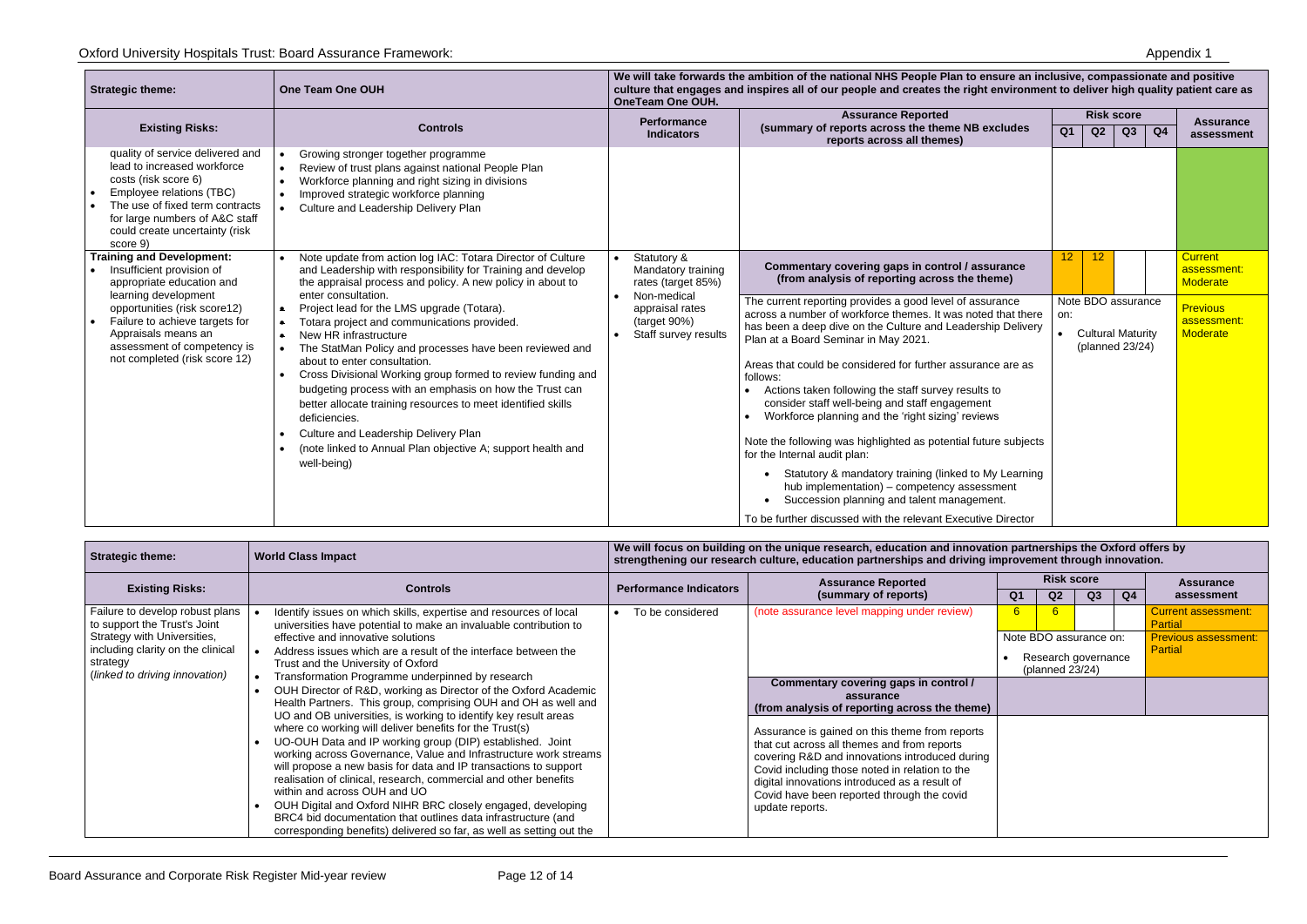ce can be given on the system to prevent risks from

ssurance can be given on the system to prevent risks

ome control weaknesses that might impact on certain e in place or still maturing so the effectiveness cannot

ow impact control weaknesses were identified and if ctives. High level of assurance can be provided over

## Oxford University Hospitals Trust: Board Assurance Framework: Appendix 1

| <b>Strategic theme:</b>                                                         | <b>World Class Impact</b>                                                                                                                                                                                                                                                                                                                            | We will focus on building on the unique research, education and innovation partnerships the Oxford offers by<br>strengthening our research culture, education partnerships and driving improvement through innovation. |                                                                                                                                                                                                  |                   |                                     |                                               |    |                                                             |  |  |
|---------------------------------------------------------------------------------|------------------------------------------------------------------------------------------------------------------------------------------------------------------------------------------------------------------------------------------------------------------------------------------------------------------------------------------------------|------------------------------------------------------------------------------------------------------------------------------------------------------------------------------------------------------------------------|--------------------------------------------------------------------------------------------------------------------------------------------------------------------------------------------------|-------------------|-------------------------------------|-----------------------------------------------|----|-------------------------------------------------------------|--|--|
| <b>Existing Risks:</b>                                                          | <b>Controls</b>                                                                                                                                                                                                                                                                                                                                      | <b>Performance Indicators</b>                                                                                                                                                                                          | <b>Assurance Reported</b><br>(summary of reports)                                                                                                                                                | <b>Q1</b>         | <b>Risk score</b><br>Q <sub>2</sub> | Q3                                            | Q4 | <b>Assurance</b><br>assessment                              |  |  |
|                                                                                 | vision for shared capability to support future translational research<br>and development.<br>Work underway with UO data science and medical science<br>researchers to develop simple and advanced research scenarios /<br>use cases, which may be used to support and test future policy<br>making. This work is taking place through the UO-OUH DIP |                                                                                                                                                                                                                        | Additional assurance to be reported to TME on<br>digital innovations developed via The Hill, note<br>the reporting of this will come via the Digital<br>Oversight Committee to TME during 21/22. |                   |                                     |                                               |    |                                                             |  |  |
| If the trust is not able to<br>increase the portfolio of                        | Regular research approvals group set up<br>Vaccine and UPH studies ongoing                                                                                                                                                                                                                                                                           | <b>TBC</b>                                                                                                                                                                                                             |                                                                                                                                                                                                  | <b>TBC</b>        |                                     |                                               |    | <b>Current Assessment</b><br>Partial                        |  |  |
| research activity to pre covid<br>levels the is a risk to<br>reputation/finance | Regular reports to TME<br>BRC application in process<br>Monitoring at JEG and SPB                                                                                                                                                                                                                                                                    |                                                                                                                                                                                                                        |                                                                                                                                                                                                  |                   | (planned 23/24)                     | Note BDO assurance on:<br>Research governance |    | Previous assessment<br>(not assessed as new<br>in $21/22$ ) |  |  |
| New approach to research in<br>relation to CRF; Covid-19                        | Clear link to current trust governance processes<br>MOU in progress                                                                                                                                                                                                                                                                                  | NHIR Bid KPIs<br><b>Clinical Governance</b>                                                                                                                                                                            |                                                                                                                                                                                                  |                   |                                     |                                               |    | <b>Current Assessment</b><br>Partial                        |  |  |
| controlled human challenge<br>model presents additional risks<br>to the Trust   | CQC registration status (now confirmed as covered as a satellite<br>site under OUH registration)<br>CNST status (confirmed)                                                                                                                                                                                                                          | Reporting via<br><b>Specialist Services</b>                                                                                                                                                                            |                                                                                                                                                                                                  | See comment above |                                     |                                               |    | Previous assessment<br>(not assessed as new<br>in $21/22$ ) |  |  |

Risk score: The risk score shown is the score assessed for the end of the quarter taken from the detailed scores as included in the Corporate Risk Register. Where more than one risk is listed in the Assurance Framework the shown will be the highest risk score from the individual risks listed. (Note individual current risk scores are shown in brackets after each risk listed, where these are combined) Reported to Board: This will record the report name and paper reference number as included in the Board agenda, together with the month in which the report was presented to the Board (reports include public and private boa

Reported Elsewhere: This will record the report name and paper reference number as included in the board sub-committee agenda, together with the date in which the report was presented. (Note TME reported are not currently included as part of the BAF, this is currently being reviewed)

Assurance assessments: This is based on an overview of the items listed as Assurance Reported and will be reviewed and updated by the Director of Regulatory Compliance and Assurance on a quarterly basis. The assurance assessment definitions in the grid below will be used as a guide to inform the overview.

## recorded in the BAF)

## **Assurance assessment definitions:**

| <b>Assurance</b><br>view | <b>Outline descriptor</b>                                                                                                                                                                                                                                                                                                                                                                                                                                                                                                                                                                                      |
|--------------------------|----------------------------------------------------------------------------------------------------------------------------------------------------------------------------------------------------------------------------------------------------------------------------------------------------------------------------------------------------------------------------------------------------------------------------------------------------------------------------------------------------------------------------------------------------------------------------------------------------------------|
| No<br>Limited            | The report highlights weaknesses in the design or operation of controls that might have a significant impact on the delivery of the strategic objectives. Limited assurance can be give<br>impacting on the achievement of the strategic objectives. Assurance indicates low effectiveness of controls. Or<br>The volume of reporting and assurance levels of those reports do not enable a meaningful assurance view to be gained                                                                                                                                                                             |
| Partial                  | The report highlighted some weaknesses in the design or operation of controls that might have an impact on the delivery of the some of the strategic objectives. Partial assurance can b<br>from impacting on the achievement of the strategic objectives. Or<br>The volume of reporting and assurance levels of those reports enables only a partial level assurance view to be gained.                                                                                                                                                                                                                       |
| <b>Moderate</b>          | The report did not highlight any weaknesses in the design or operation of controls that would in overall terms impact on the delivery of the strategic objectives. However some control we<br>objectives were identified. Moderate assurance can be given on the system to prevent risks from impacting on the achievement of the strategic objectives. Some assurance in place or sti<br>be fully assessed but is likely to improve. Or<br>The volume of reporting and assurance levels of those reports enables a fuller assurance view to be gained.                                                        |
| Significant              | The report did not highlight any weaknesses in the design or operation of controls that would in overall terms impact on the delivery of the strategic objectives. Some low impact cont<br>addressed would improve overall performance. Significant assurance can be given on the system to prevent risks from impacting on the achievement of the strategic objectives. High let<br>the effectiveness of controls Or<br>The volume of reporting and assurance levels of those reports enables a meaningful assurance view to be gained and provides an evidence base to support a significant assurance view. |